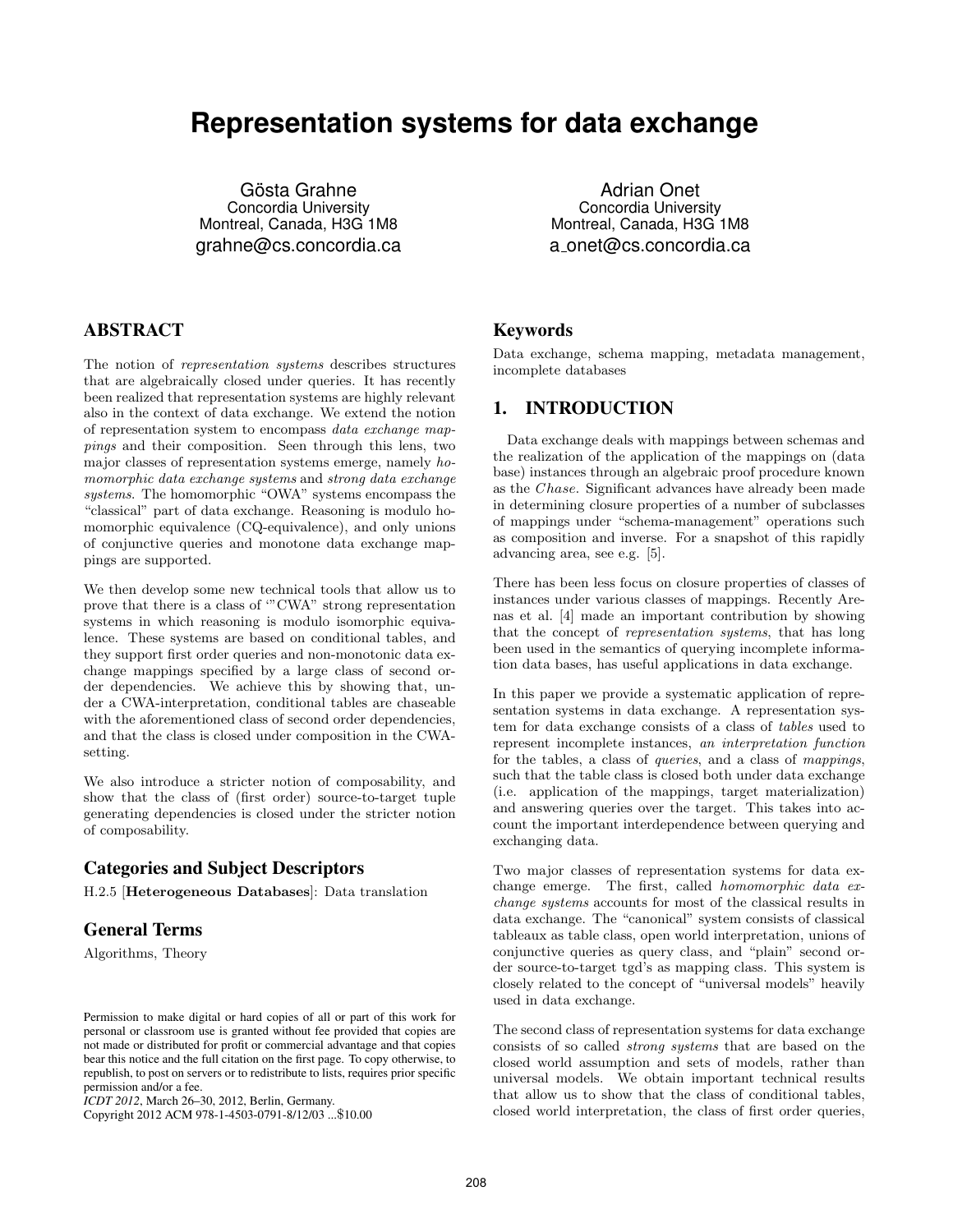and mappings specified by a large class of second order dependencies form such a strong representation system. Our analysis also shows that in order to get "the full effect" of second order dependencies, we need strong representation systems, where the tableaux are upgraded to conditional tables.

We then integrate the concept of closure of mappings under composition into the representation systems. When adding composition to a data exchange system we are interested in either homomorphic composable data exchange systems or strong composable data exchange systems. The former system account for composition under UCQ-equivalence, covering most of the current data exchange setting requirements. The latter takes into account the composition under a closed world assumption semantics allowing for nonmonotonic queries.

In the mapping composition introduced by Fagin et al. [16], two mappings  $M$  and  $M'$  are considered "composable" if the target schema of the first mapping matches the source schema of the second mapping. We refer to composing under this composability criterion as standard composition. Several classes of mappings have recently been shown to be closed under standard composition [16, 3, 7]. Unfortunately, the class of mappings specified by source-to-target tgd's, the most prominent in data exchange setting, has been shown not to be closed under standard composition. Even more, it is shown in [16] that one may need second order dependencies to represent the standard composition of two mappings specified by source-to-target tgd's. Second order dependencies are a known cause of intractability. As a remedy we introduce new composability criteria for which the class mappings specified by source-to-target tgd's is closed. The new composability criteria, called semi-LAV composability, properly subsumes the results on closure under standard composition for the class of mappings specified by sets of source-to-target full tgd's [16] and the class specified by true-LAV source-to-target tgd's [7].

The rest of this paper is organized as follows: In Section 2 we review incomplete information and representation systems. In Section 3 we add classes of mappings to the representation systems, and obtain data exchange systems. We unearth both homomorphic and strong data exchange systems. Section 4 focuses on the composition of mappings and introduces new notions of compositions, weak composition for homomorphic systems and strong composition for strong systems. In Section 5 we introduce the semi-LAV composability criteria. These criteria ensure closure under composition for larger classes of mappings, still with tractable membership problem. Conclusions are drawn and further work is envisioned in Section 5.

In order to emphasize what we consider "canonical" data exchange systems in each case, we have highlighted the corresponding theorems with a surrounding box. By a canonical system we mean a system where every component is optimal, in the sense that "improving" any component no longer results in a data exchange system. We have however not included any negative results to substantiate the optimality, as there are a plethora of such propositions.

# 2. INCOMPLETE INFORMATION AND REPRESENTATION SYSTEMS

For basic definitions and concepts we refer to [1]. We assume familiarity with relational query languages. We use UCQ for the class of unions of conjunctive queries, and FO for the class of first order queries. We use the symbol  $\subseteq$  for subset inclusion, and  $\subset$  for proper set inclusion.

Relational schemas and instances. A relational schema **R** is a finite set  $\{R_1, \ldots, R_n\}$  of relation names, each with an associated arity in N. The arity of  $R_i$  is denoted arity  $(R_i)$ . Let Cons be a countably infinite set of constants, usually denoted  $a, b, c, \ldots$ , possibly subscripted. From the domain Cons and a schema R we build up a Herbrand structure consisting of all expressions of the form  $R(a_1, a_2, \ldots, a_k)$ , where  $R \in \mathbf{R}$ ,  $arity(R) = k$ , and the  $a_i$ 's are values in Cons. Such expressions are called ground atoms, or ground tuples. A database instance  $I$  over  $\bf{R}$  is then simply a finite set of ground tuples over over **R**, e.g.  $\{R_1(a_1, a_3), R_2(a_2, a_3, a_4)\}.$ We denote the set of constants occurring in an instance I with  $dom(I)$ . The set of all instances over **R** is denoted  $Inst(\mathbf{R}).$ 

Incomplete instances. An incomplete database (over a schema  $\bf{R}$ ) is conceptually a set X of complete instances (over the schema  $\bf{R}$ ), or *possible worlds I*. Given a query Q and an incomplete database  $\mathcal{X}$ , the result of Q on  $\mathcal{X}$  is  $Q(\mathcal{X}) = \{Q(I) : I \in \mathcal{X}\}\$ . To this exact answer [19] there are two approximations [24], namely

$$
cert_Q(\mathcal{X}) = \bigcap \{ Q(I) : I \in \mathcal{X} \}, \text{ and}
$$

$$
poss_Q(\mathcal{X}) = \bigcup \{ Q(I) : I \in \mathcal{X} \},
$$

called the certain and the possible answers, respectively. We now introduce the notion of co-initial sets of possible worlds. This notion will provide us with a characterization of when two incomplete instances are "certain-answer equivalent" for monotone queries. We will couple this with a characterization of "certain answer equivalence" with respect to first order queries.

DEFINITION 1. Let  $X$  and  $Y$  be sets of possible worlds. Then we say that X **precedes**  $\mathcal{Y}$ , if for all  $J \in \mathcal{Y}$ , there is an  $I \in \mathcal{X}$ , such that  $I \subseteq J$ . This is denoted  $\mathcal{X} \subseteq \mathcal{Y}$ . If both  $X \in \mathcal{Y}$ , and  $\mathcal{Y} \in \mathcal{X}$ , we say that X and X are co-initial, and denote it  $\mathcal{X} \simeq \mathcal{Y}$ .

It is easy to see that co-initiality is an equivalence relation. We now have two partial orders on sets of possible worlds, namely  $X \in \mathcal{Y}$ , and the more obvious  $X \subseteq \mathcal{Y}$ . Intuitively,  $X \in \mathcal{Y}$  means that X has less positive or monotone information than Y. The order  $\mathcal{X} \subseteq \mathcal{Y}$  means that X has more absolute information than  $\mathcal Y$ . This intuition is justified by the following theorem.

THEOREM 1. Let  $X$  and  $Y$  be denumerable sets of finite instances. Then

- 1.  $\mathcal{X} \in \mathcal{Y}$   $(\mathcal{X} \simeq \mathcal{Y})$  if and only if  $cert_{\mathcal{Q}}(\mathcal{X}) \subseteq cert_{\mathcal{Q}}(\mathcal{Y})$  $(cert_Q(\mathcal{X}) = cert_Q(\mathcal{Y}))$  for all monotone queries Q.
- 2.  $\mathcal{X} \subseteq \mathcal{Y}$   $(\mathcal{X} = \mathcal{Y})$  if and only if  $cert_{\mathcal{Q}}(\mathcal{Y}) \subseteq cert_{\mathcal{Q}}(\mathcal{X})$  $(cert_{Q}(\mathcal{Y}) = cert_{Q}(\mathcal{X}))$  for all first order queries Q.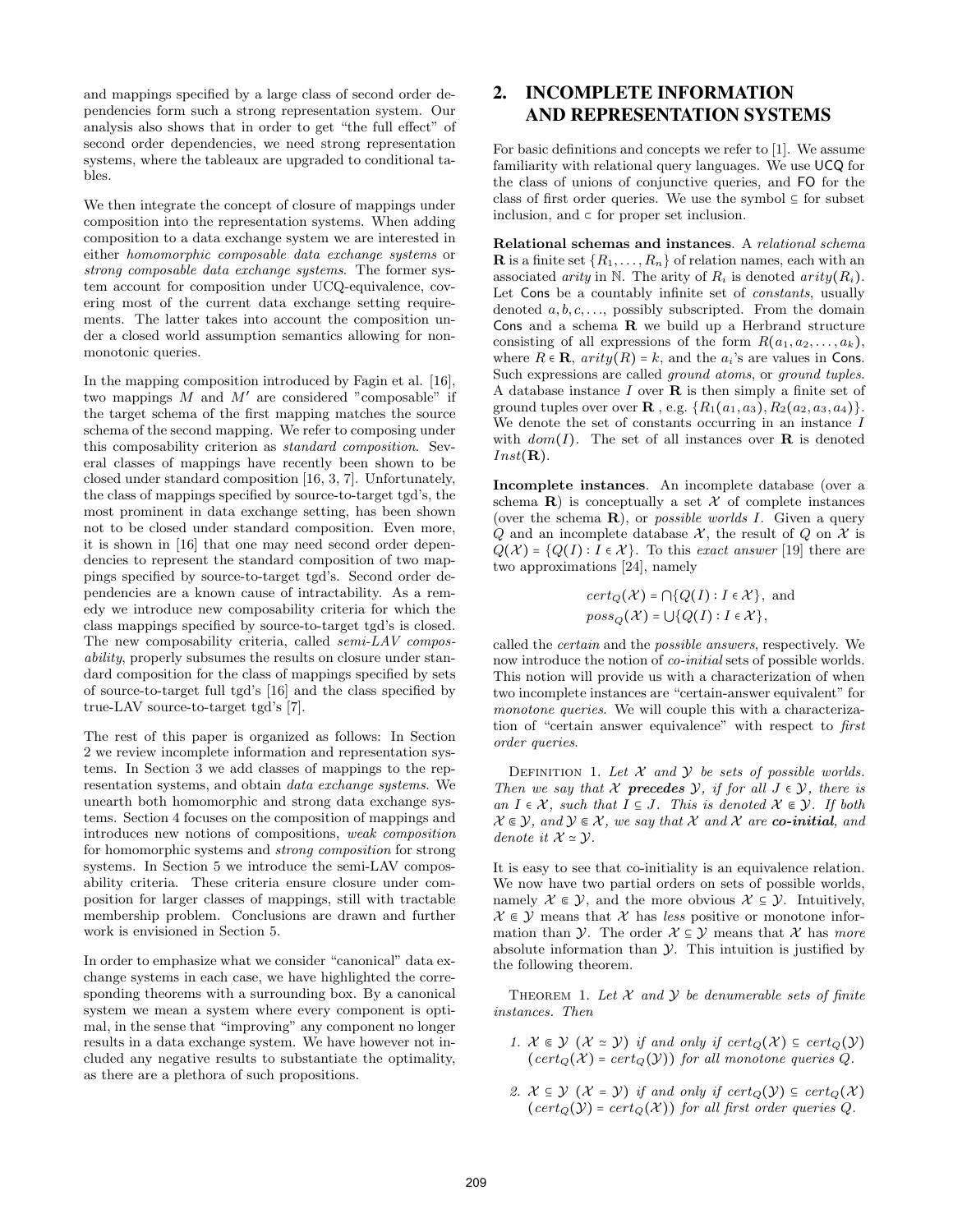The only if part of the first claim was proved in [24]. The if part of the first claim as well as the second claim is from [18]. Note that the class of monotone queries includes  $UCQ^*$ , that is, unions of conjunctive queries with inequalities. It is well known that allowing inequalities leads coNP-completeness of query evaluation and other reasoning tasks (see e.g. [2]). A more practical and also popular notion is UCQ-equivalence, requiring only that the two sets of instances are indistinguishable as far as certain answers to unions of conjunctive queries are concerned. In order to characterize this notion we need a few extra concepts.

A mapping from  $dom(I)$  to  $dom(J)$  is said to be a *(in*stance) homomorphism from an instance  $I$  to an instance  $J$ , if  $R(a_1, \ldots, a_k) \in I$  implies that  $R(h(a_1), \ldots, h(a_k)) \in J$ , which we usually denote  $h(I) \subseteq J$ . Let  $D \subseteq dom(I)$ . If h is the identity on  $D$  we say that  $h$  is a  $D$ -homomorphism. An instance I D-homomorphically precedes an instance J, if there is a D-homomorphism h, such that  $h(I) \subseteq J$ . Let  $\mathcal X$  be a denumerable set of finite instances. We say that  $\bigcap \{dom(I) : I \in \mathcal{X}\}\$ is the set of *visible constants* in X.

DEFINITION 2. Let  $X$  and  $Y$  be denumerable sets of finite instances, and let D denote the set of visible constants in  $X$ . We say that  $X$  homomorphically precedes  $Y$  if for each  $J \in \mathcal{Y}$  there exists an instance  $I \in \mathcal{X}$  and a Dhomomorphism h, such that  $h(I) \subseteq J$ . This is denoted  $\mathcal{X} \leq \mathcal{Y}$ . If both  $\mathcal{X} \leq \mathcal{Y}$  and  $\mathcal{Y} \leq \mathcal{X}$ , we say that  $\mathcal{X}$  and  $\mathcal Y$  are homomorphically co-initial, and denote it  $\mathcal X \approx \mathcal Y$ . Note that if  $X$  and  $Y$  are homomorphically co-initial, then they have the same set of visible constants.

Finally, we say that a set  $\mathcal X$  has *finite index* if it contains a finite number of isomorphically non-equivalent instances<sup>1</sup>. We can now give the promised characterization of UCQequivalence.

THEOREM 2. Let X and Y have finite index. Then  $X \leq Y$  $(\mathcal{X} \approx \mathcal{Y})$  if and only if  $cert_{\mathcal{Q}}(\mathcal{X}) \subseteq cert_{\mathcal{Q}}(\mathcal{Y})$  ( $cert_{\mathcal{Q}}(\mathcal{X}) =$  $cert_{Q}(Y)$  for all UCQ-queries Q.

**Relational tableaux.** Since an incomplete instance  $\mathcal{X}$  in general contains infinitely many possible worlds, we need a mechanism to finitely represent them. The two most important such mechanisms are tableaux (naive tables) and conditional tables [24].

Relational tableaux are defined as follows. Let Vars be a countably infinite set, disjoint from the set of constants. Elements in Vars are called *variables*, and are denoted  $X, Y, Z, \ldots$ possibly subscripted. We can then also allow non-ground atoms, i.e. expressions of the form  $R(a, X, b, \ldots, X, Y)$ . A tableau T is a finite set of atoms (ground, or non-ground). A non-ground atom represents a sentence where the variables are existentially quantified. The set of variables and constants in a tableau is denoted  $dom(T)$ .

Let T and U be tableaux. A mapping h from  $dom(T)$  to  $dom(U)$ , that is the identity on Cons, is called a *(tableau)* homomorphism from T to U if  $h(T) \subseteq U$ . This is denoted  $T \to U$ . If  $h(T) = U$  we denote it  $T \to U$ . If there is a

homomorphism from  $T$  to  $U$  and a homomorphism from  $U$ to  $T$  we say that  $T$  and  $T$  are homomorphically equivalent, and denote it  $T \leftrightarrow U$ . If there is an injective homomorphism h such that  $h(T) = U$ , and  $h^{-1}(U) = T$ , we say that T and U are *isomorphic*, which we denote by  $T \cong U$ . An endomorphism on a tableau T is a mapping on  $dom(T)$  such that  $h(T) \subseteq T$ . Finally, a *valuation* is a homomorphism whose image is contained in Cons.

There are two interpretations of a tableau  $T$  as a representative of incomplete instances, namely the open world (OWA) interpretation and the closed world (CWA) interpretation, denoted  $\text{Rep}^{\text{ova}}(T)$  and  $\text{Rep}^{\text{eva}}(T)$ , respectively. Formally:

$$
Rep^{\text{ova}}(T) = \{I : v(T) \subseteq I \text{ for some valuation } v\},
$$
  
 $Rep^{\text{ova}}(T) = \{I : v(T) = I \text{ for some valuation } v\}.$ 

The Rep-functions are related to co-initiality, equality, and homomorphisms as follows.

THEOREM 3. [21, 27] Let  $T$  and  $U$  be tableaux. Then

1.  $Rep^{\text{ova}}(T) \preceq Rep^{\text{ova}}(U)$  iff  $T \rightarrow U$ , and  $Rep^{\text{ova}}(T) \approx Rep^{\text{ova}}(U)$  iff  $T \leftrightarrow U$ . 2.  $Rep^{cwa}(T) \subseteq Rep^{cwa}(U)$  iff  $U \to T$ , and  $Rep^{cwa}(T) = Rep^{cwa}(U)$  iff  $T \cong U$ .

Note that the set of visible constants in  $\mathbb{R}e p^{\text{ova}}(T)$  is exactly the constants appearing in T, and that  $Rep^{\text{ova}}(T) \simeq$  $Rep^{\text{ova}}(U)$  iff  $Rep^{\text{ova}}(T) \approx Rep^{\text{ova}}(U)$ .

The core [15] of a tableau T is a tableau denoted core  $(T)$ , such that  $core(T) \subseteq T$ ,  $T \rightarrow core(T)$ , and there is no endomorphism q, such that  $q(\text{core}(T)) \subset \text{core}(T)$ . The core is unique up to isomorphism. Note that  $core(T) \cong core(U)$ iff  $Rep^{\text{ova}}(T) \approx Rep^{\text{ova}}(U)$ , but it can be that  $core(T) \approx$  $core(U)$  although  $Rep^{cwa}(T) \neq Rep^{cwa}(U)$ . For an example of the last point, let  $T = \{R(a, b)\}\$ and  $U = \{R(a, b), R(a, X)\}\$ .

Representation systems. One of the salient features of the relational model, taken for granted these days, is that relations are closed under first order queries, meaning that the result of an FO-query on a relational instance is another relational instance. When it comes to incomplete databases we should expect the same. In their seminal paper [24], Imielinski and Lipski showed that for any tableau (naive table)  $T$  and query  $Q$  in UCQ, one can find a tableau  $U$ , such that  $Rep^{\text{ova}}(U) \approx Q(Rep^{\text{ova}}(T))$ . From this it follows that  $cert_Q(Rep<sup>ova</sup>(T)) = Q<sup>naive</sup>(T)$ , where  $Q<sup>naive</sup>(T)$  is computed using "naive evaluation," meaning that the variables in T are treated as pairwise distinct constants, distinct from all constants in T, and that from the thus obtained result tuples with variables are removed. Imielinski and Lipski called the triple consisting of the class of naive tables (we use "naive table" and "tableau" interchangeably) with OWAinterpretation together with the class UCQ a representation system. In light of Theorem 2 above, we reformulate their notion of representation systems equivalently as follows.

<sup>&</sup>lt;sup>1</sup>Instances  $I$  and  $J$  are isomorphic if there is an injective homomorphism h such that  $h(I) = J$ , and  $h^{-1}(J) = I$ .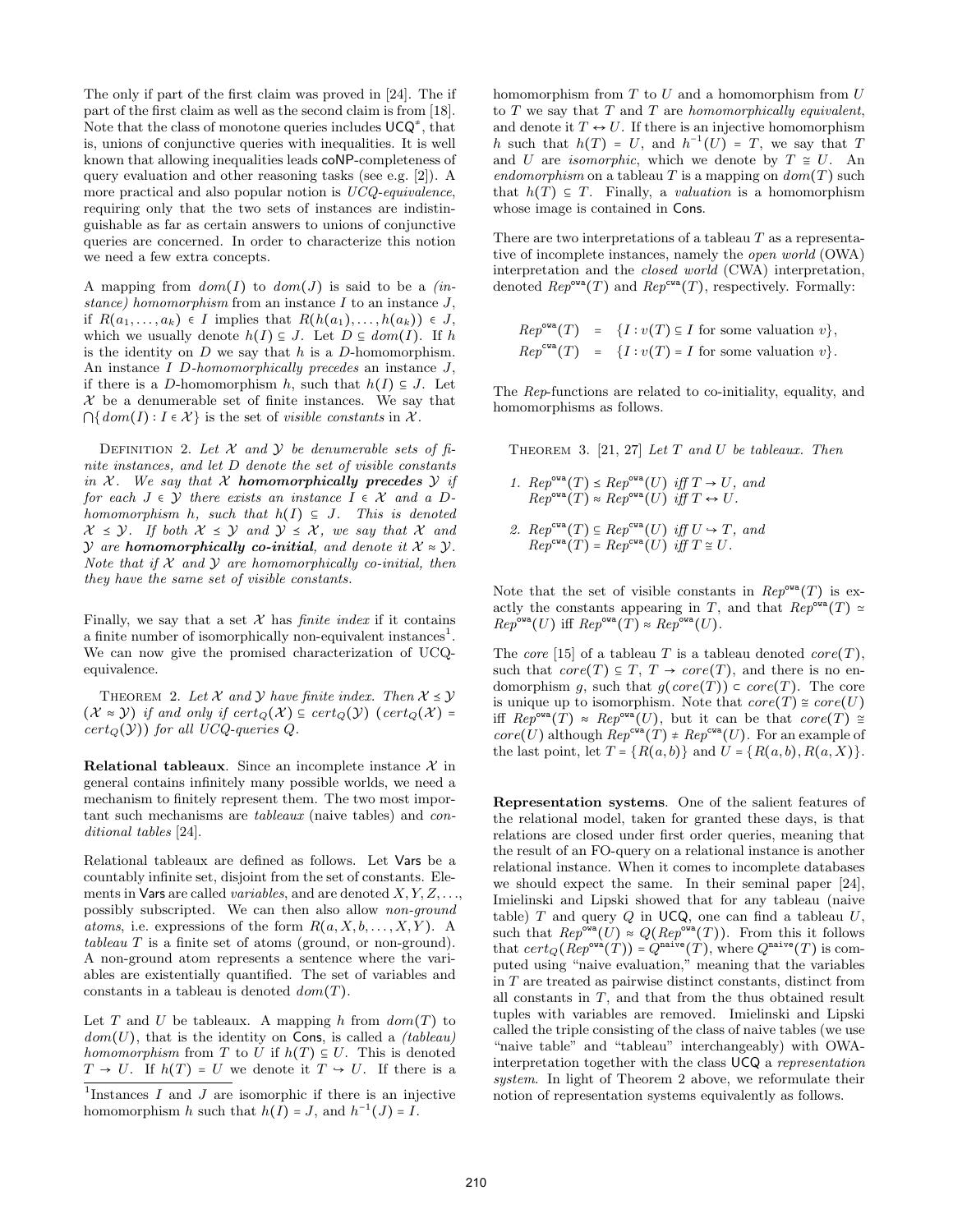DEFINITION 3. Let  $\mathscr T$  be a class of tables, Rep a function that assigns a set of possible worlds to each  $T \in \mathcal{T}$ , and  $\mathscr Q$  a class of queries. Then a triple  $(\mathscr T, Rep, \mathscr Q)$  is called a homomorphic representation system, if for each  $T \in \mathcal{T}$ and  $Q \in \mathcal{Q}$ , there exists a table  $U \in \mathcal{T}$ , such that

$$
Rep(U) \approx Q(\mathbb{R}ep(T)).
$$

Let TBL denote the class of tableaux. The result of Imielinski and Lipski can now be stated as follows.

THEOREM 4. [24] (TBL,  $Rep^{\text{ova}}$ , UCQ) is a homomorphic representation system.

This means that the class of tableaux (naive tables) is closed (modulo ≈) under unions of conjunctive queries.

Strong representation systems. We now turn our attention to representation systems that allow for non-monotonic features such as full FO-queries and possible (maybe) answers. As can be expected, neither monotone nor homomorphic representation systems will be adequate. This can be seen from the following next two lemmas.

LEMMA 1. For any tableaux  $T$  (even without variables) and satisfiable conjunctive query Q with at least one negated atom, it holds that  $cert_{\mathcal{O}}(Rep^{\text{ova}}(T)) = \emptyset$ .

This means that the answer to any satisfiable conjunctive query with at least one negated atom consists of the empty instance. A similar phenomenon was recently also noted by Fagin et al. [17]. It seems that many of the anomalies stemming from applying non-monotonic queries in data exchange can be traced back to this mismatch.

If we also are interested in retrieving possible answers we run into a similar anomaly. The symbol  $\infty$  stands for Cons<sup>arity(Q)</sup>.

LEMMA 2. For any naive table  $T$  and non-Boolean UCQquery Q, we have  $poss_{\mathcal{O}}(Rep^{\text{ova}}(T)) = \infty$ .

It is easy too see that such phenomena cannot occur in closed world systems. This motivates the following definition.

DEFINITION 4. Let  $\mathscr T$  be a class of tables, Rep a function that assigns a set of possible worlds to each  $T \in \mathcal{T}$ , and  $\mathcal{Q}$ a class of queries. Then a triple  $(\mathscr{T}, Rep, \mathscr{Q})$  is a strong representation system, if for each  $T \in \mathcal{T}$  and  $Q \in \mathcal{Q}$ , there exists a table  $U \in \mathcal{T}$ , such that

$$
Rep(U) = Q(\mathop{Rep}(T)).
$$

It is well known [24, 1] that there are first order queries  $Q$  and tableaux  $T$ , such that there is no tableau  $U$  with  $Rep^{cwa}(U) = Q(Rep^{cwa}(T)).$  It turns out that we need conditional tables in order to obtain a strong representation system for first order queries. Formally, a conditional table [24] is a pair  $(T, \varphi)$ , where T is a tableau, and  $\varphi$  is a mapping that associates a *local condition*  $\varphi(t)$  with each tuple  $t \in T$ . A (local) condition is a Boolean formula built up from atoms of the form  $X = Y$ ,  $X = a$ , and  $a = b$  for  $X, Y \in \mathsf{Vars}$ , and  $a, b \in \text{Cons.}$  An atomic equality of the form  $a = a$ , for  $a \in \mathsf{Cons}$  is interpreted as "true," which we will denote  $\top$ . Likewise, for any two distinct constants  $a$  and  $b$ , the equality  $a = b$  is interpreted as "false," denoted  $\perp$ . A conditional table  $(T, \varphi)$  represents a set of possible worlds (ground instances, complete databases). For this, let  $v$  be a *valuation*, that is, a ground homomorphism. Then

$$
v(T, \varphi) = \{v(t) : t \in T, \text{ and } v(\varphi(t)) = \top\}.
$$

The set of possible worlds represented by  $(T, \varphi)$  under the closed world and open world interpretations are

$$
Rep^{\text{cva}}(T, \varphi) = \{ I : I = v(T, \varphi) \text{ for some valuation } v \},
$$
  

$$
Rep^{\text{cva}}(T, \varphi) = \{ I : I \supseteq v(T, \varphi) \text{ for some valuation } v \}.
$$

Below is an example of a conditional table  $(T, \varphi)$  displayed in tabular form:

|         | $\varphi(t)$ |
|---------|--------------|
| R(X,b)  | $X = Y$      |
| R(b, c) |              |
| R(Y,d)  | $X = d$      |
| T(X,c)  |              |

In "in-line" notation we would write above table  $(T, \varphi)$  as  ${R(X, b); X = Y, R(b, c); \tau, R(Y, d); X = d, T(X, c); \tau}.$  Below are some instances from  $Rep^{\text{cwa}}(T, \varphi)$ . For example,  $I_1$  is obtained by considering valuation v where  $v(X) = v(Y) = a$ .

$$
\begin{array}{ccc}\nI_1 & I_2 & I_3 & I_4 \\
\hline\nR(a,b) & R(d,b) & R(b,c) & R(b,c) \\
R(b,c) & R(b,c) & R(a,d) & T(a,c) \\
T(a,c) & R(d,d) & T(d,c) & \\
T(d,c)\n\end{array}
$$

Imielinski and Lipski [24] showed that conditional tables under closed world interpretation is a strong representation for FO-queries. We denote the class of conditional tables as COND.

THEOREM 5. [24]  $(COND, Rep^{cwa}, FO)$  is a strong representation system.

# 3. ADDING MAPPINGS

We now extend the notion of representation systems to also account for data exchange mappings [13]. First we need to review a few concepts.

Data exchange mappings and systems. The concept of mappings between schemas was introduced by Bernstein et al. in [8], and in the relational context by Fagin et al. in their seminal paper [13]. Let  $\bf{R}$  and  $\bf{S}$  be two disjoint schemas, which we call the *source schema* and the *target* schema, respectively. A data exchange mapping M from source **R** to target **S** is a subset of  $Inst(\mathbf{R}) \times Inst(\mathbf{S})$ . The intended meaning of  $M$  is that a source instance  $I$  is mapped to the set of instances, also called solutions,

$$
SolM(I) = \{J : (I, J) \in M\}.
$$

In the sequel we shall, depending on the context, regard a mapping  $M$  as a function from source instances to sets of target instances, or as a relation between source and target instances.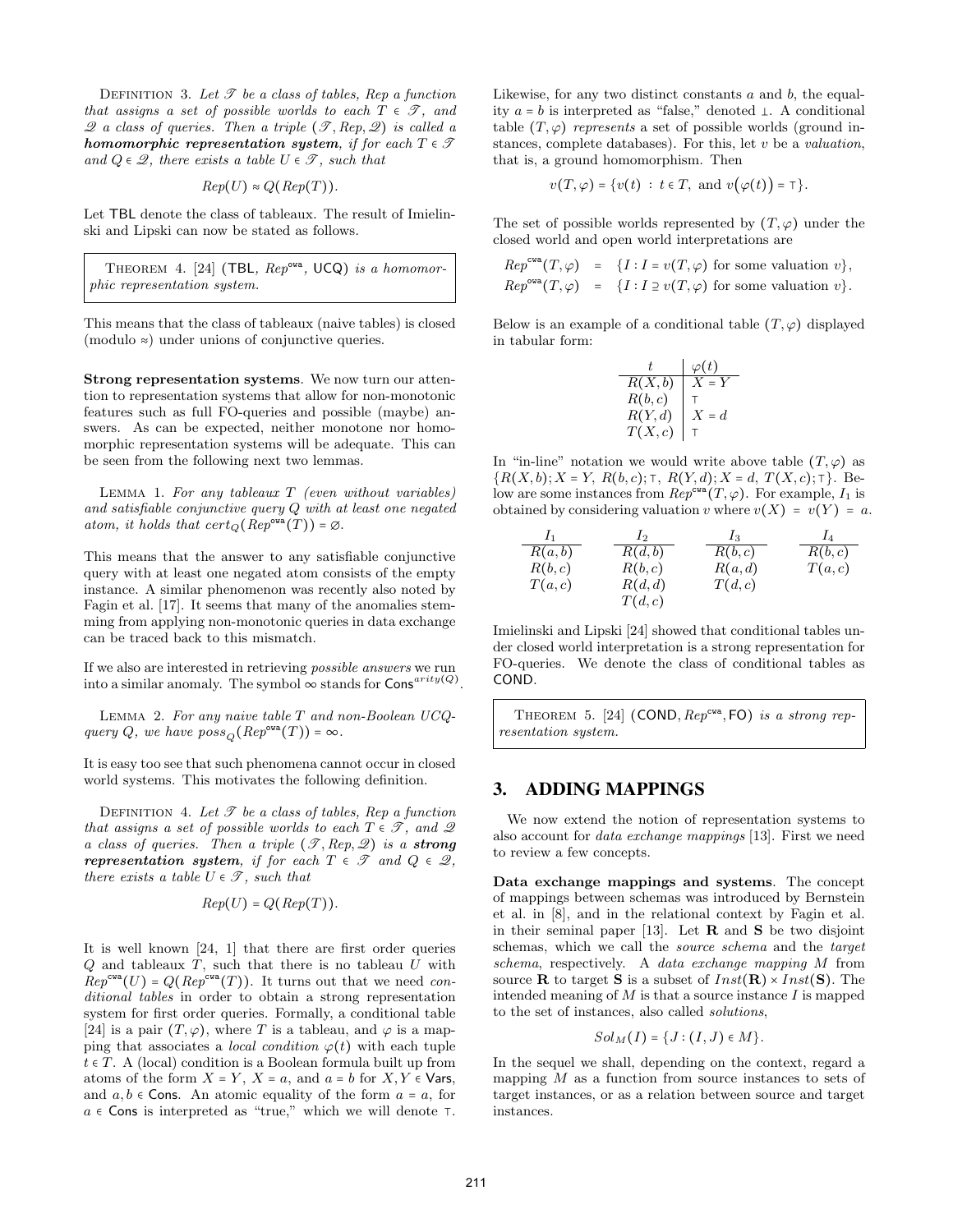Given a mapping  $M$  from source  $\bf{R}$  to target  $\bf{S}$ , a source instance I over  $\bf{R}$ , and a query Q over  $\bf{S}$  (a target query), the *certain answer to query Q on I through*  $M$  is defined as

$$
cert_{Q,M}(I) = \bigcap \{Q(J) : J \in Sol_M(I)\}.
$$

One would therefore be interested in scenarios where the target instances can be (preferably efficiently) materialized by an approximation that gives the correct certain answer for all target queries. We are thus led to the following definition.

DEFINITION 5. Let  $\mathscr T$  be a class of tables, and Rep a function that assigns a set of possible worlds to each  $T \in \mathcal{T}$ . Let  $\mathscr Q$  be a class of queries, and  $\mathscr M$  a class of mappings. Then a quadruple  $(\mathscr{T}, Rep, \mathscr{Q}, \mathscr{M})$  is said to be a **homomorphic** data exchange system if for each  $T \in \mathcal{T}, M \in \mathcal{M}$ , and  $Q \in \mathcal{Q}$ , there exists a table  $U \in \mathcal{T}$ , such that

$$
Rep(U) \approx \{Q(J) : J \in Sol_M(I), I \in Rep(T)\}.
$$

**Embedded dependencies.** A mapping  $M$  has to be specified (finitely) using some formalism. The embedded dependencies [11] are the class of choice. Embedded dependencies consist of tuple generating dependencies and equality generating dependencies. A tuple generating dependency (tgd) is a first order formula of the form

$$
\forall \bar{x}, \bar{y} : \alpha(\bar{x}, \bar{y}) \rightarrow \exists \bar{z} \ \beta(\bar{x}, \bar{z}),
$$

where  $\alpha$  and  $\beta$  are conjunctions of relational atoms, and  $\bar{x}, \bar{y}$ and  $\bar{z}$  are sequences of variables. We assume that the variables occurring in dependencies are disjoint from all variables occurring in any tableaux under consideration. To emphasize this, we use lowercase letters for variables in dependencies. When  $\alpha$  is the antecedent of a tgd, we shall sometimes conveniently regard the set of atoms in it as a tableau, and refer to it as the body of the tgd. Similarly we refer to  $\beta$  as the head of the tgd. If there are no existentially quantified variables the dependency is said to be full, otherwise it is embedded. In case a body of a tgd contains only one atom, it is called a Local-As-View tgd (LAV-tgd). If a LAV-tgd does not contain repeated variables in the body it is called a true-LAV tgd.

Frequently, we omit the universal quantifiers in tgd formulae. Also, when the variables are not relevant in the context, we denote a tgd  $\alpha(\bar{x}, \bar{y}) \rightarrow \exists \bar{z} \beta(\bar{x}, \bar{z})$  simply as  $\alpha \rightarrow \beta$ .

Let  $\xi = \alpha \rightarrow \beta$  be a tuple generating dependency, and I an instance. Then we say that I satisfies  $\xi$ , if  $I \vDash \xi$  in the standard model theoretic sense, or equivalently, if for every homomorphism h, such that  $h(\alpha) \subseteq I$ , there is an extension  $h'$  of h, such that  $h'(\beta) \subseteq I$ .

An equality generating dependency (egd) is a first order formula of the form

$$
\forall \bar{x} : \alpha(\bar{x}) \rightarrow y = z
$$

where  $\alpha$  is a conjunction of relational atoms,  $\bar{x}$  a sequence of variables, and  $y, z$  two variables from  $\bar{x}$ .

We say that an instance I satisfies an egd  $\xi$ , if  $I \models \xi$  in the model theoretic sense, or equivalently, if for every homomorphism h, such that  $h(\alpha) \subseteq I$ , it holds that  $h(x) = h(y)$ .

In order to use embedded dependencies as mappings, we need some definitions. Let R and S be two disjoint schemas. A tgd  $\alpha \rightarrow \beta$  is said to be a a source-to-target tgd (st-tgd) from **R** to S if all the relation symbols in  $\alpha$  belong to **R**, and all the relation symbols in  $\beta$  belong to S, A target tgd is a tgd where all relation symbols are from S. Target egd's are defined similarly. We abbreviate target dependencies with t-tgd's and t-egd's, respectively. Let  $\Sigma = \Sigma_{st} \cup \Sigma_t$ , where  $\Sigma_{st}$ is a (finite) set of st-tgd's,  $\Sigma_t$  is a (finite) set of t-tgd's and t-egd's. The mapping specified by  $\Sigma$  is

$$
M_{\Sigma} = \{ (I, J) \in Inst(\mathbf{R}) \times Inst(\mathbf{S}) : (I, J) \in \Sigma \}.
$$

The Chase on tableaux. Let  $\Sigma$  be a set of embedded dependencies and T a tableau. A *trigger* for  $\Sigma$  on T is a pair  $(\xi, h)$ , where  $\xi = \alpha \rightarrow \beta \in \Sigma$  is a tgd, and h is a homomorphism such that  $h(\alpha) \subseteq T$  and for no extension  $h'$ of h, does it hold that  $h'(\beta) \subseteq T$ . The standard chase step  $[13, 10]$  on a tableau T with such a trigger results in a tableau  $U = T \cup \{h'(\beta)\}\$ , where h' is an extension of h that assigns new fresh (uppercase) variables to the existential variables in β. In case  $\xi$  is an egd  $\alpha(\bar{x}) \rightarrow y = z$ , the pair  $(\xi, h)$  is called a trigger, if  $\alpha(h(\bar{x})) \subseteq T$ , and  $h(y) \neq h(z)$ . In this case the standard chase step on tableau  $T$  with such a trigger results in the tableau obtained from  $T$  by substituting each occurrence of one of  $\{h(y), h(z)\}\$  with the other, following the rule that the variable is substituted with the constant, or in case both are variables, then  $X_j$  is substituted with  $X_i$ , if  $i < j$  in some fixed enumeration of **Vars**. In case both of  $h(y)$  and  $h(z)$  are constants, the chase step results in an inconsistent state, denoted  $\bot$ . The standard chase on a tableau T is defined as a sequence  $T_0, T_1, T_2, \ldots, T_n, \ldots$ where  $T_0 = T$ , and for each i we have that  $T_{i+1}$  was obtained from  $T_i$  in one chase step. If a chase step ever results in  $\perp$ , the sequence is said the be unsuccessful, and the process aborted. A successful process, on the other hand, might not terminate. However if there is an integer i such that there is no trigger for  $T_i$ , the chase is said to terminate. In this case we call the tableau  $T_i$  the *result* of the chase, and denote it  $Chase_{\Sigma}(T)$ .

Fagin et al. [13] showed that when  $\Sigma$  is a set of embedded dependencies, I an instance, and  $Chase_{\Sigma}(I)$  terminates, then

$$
Rep^{\text{ova}}(Chase_{\Sigma}(I)) \approx Sol_{M_{\Sigma}}(Rep^{\text{ova}}(I)).
$$

This fundamental result was later generalized in [17] to allow the input to be tableaux.

Weak acyclicity and beyond. Deutsch et al. [10] showed that it is undecidable whether the chase terminates with a set  $\Sigma$  of embedded dependencies on an instance I. Several classes of dependencies ensuring termination of the chase have been defined. The most important such classes are the weakly acyclic sets of tgd's [13], and their subclass called richly acyclic tgd's [23]. In the following we define these concepts.

For a set  $\Sigma$  of tgd's over a database schema **R** the *depen*dency graph of  $\Sigma$  is the directed graph that has as vertices  $(R, i)$ , where  $R \in \mathbf{R}$ , and  $i \in \{1, ..., arity(R)\}$ . The graph has two types of edges: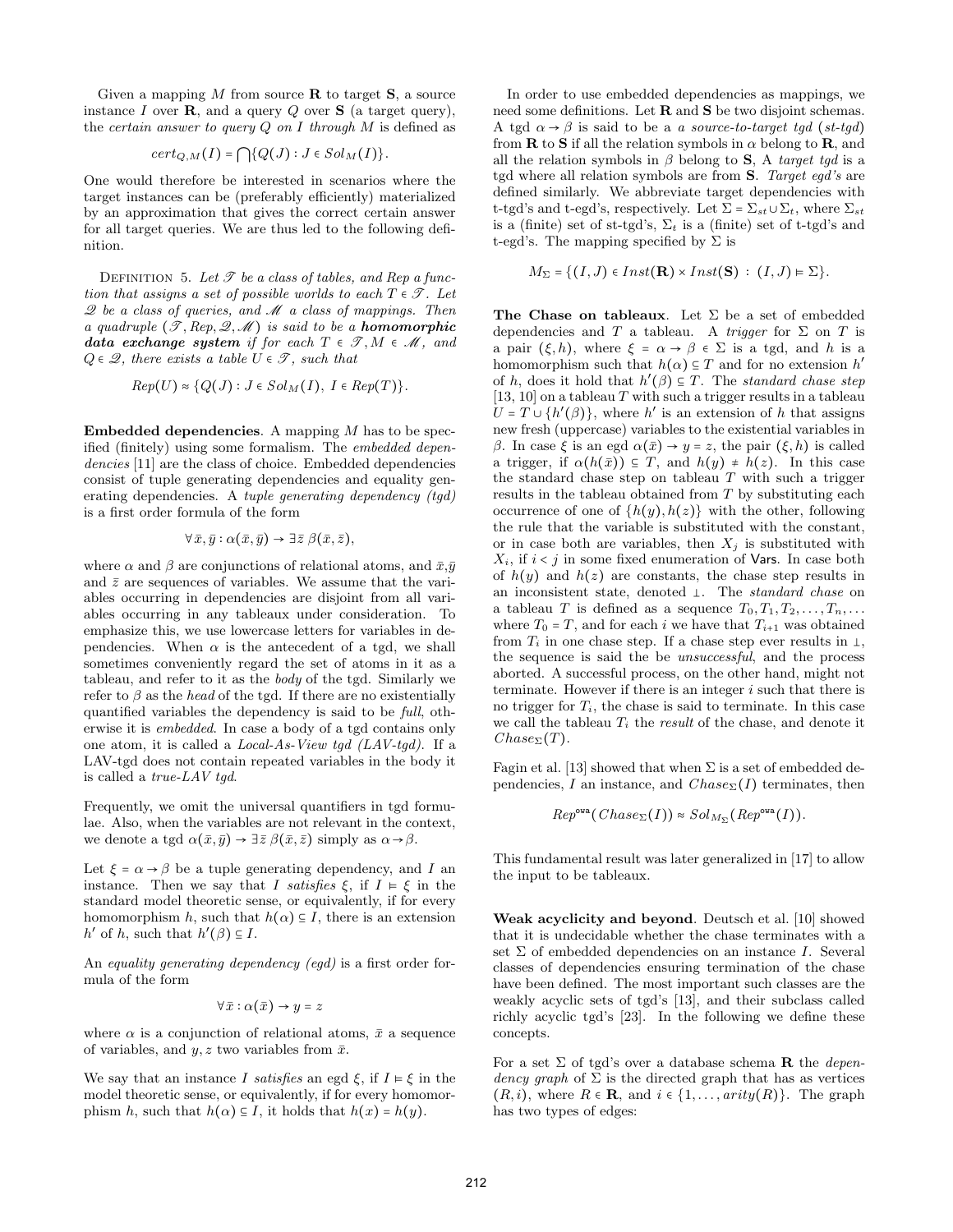- 1. Regular edges. There is a regular edge between vertices  $(R, i)$  and  $(S, j)$  if there is a tgd in  $\Sigma$  that has a variable y that appears both in position  $(R, i)$  in the body, and in position  $(S, j)$  in the head.
- 2. Existential edges. There is an existential edge between vertices  $(R, i)$  and  $(S, j)$  if there is a tgd in  $\Sigma$  that has a variable y that appears in position  $(R, i)$  of the body and in some position in the head, and an existentially quantified variable z that appears in position  $(S, j)$  in the head.

A set  $\Sigma$  of tgd's is said to be *weakly acyclic* if the dependency graph of  $\Sigma$  does not have any cycles containing an existential edge [13].

Hernich and Schweikardt [23] defined a slight restriction on the weakly acyclic sets of dependencies as follows: If the previous dependency graph is extended by also adding an existential edge from position  $(R, i)$  and  $(S, j)$  whenever there is a dependency in  $\Sigma$  that has a variable x that appears in position  $(R, i)$  of the body and an existentially quantified variable z appears in position  $(S, j)$  in the head. The newly created graph is called *extended dependency graph*. A set  $\Sigma$ of tgd's is said to be richly acyclic if the extended dependency graph of  $\Sigma$  does not have any cycles containing an existential edge.

Let STAND be the class of mappings defined by  $M_{\Sigma}$ , where  $\Sigma$  consists of source-to-target tgd's, a weakly acyclic set of target tgd's, and target egd's. We can now integrate data exchange and representation systems according to the following theorem.

THEOREM 6.  $[13, 17]$  (TBL,  $\text{Rep}^{\text{ova}}$ , UCQ, STAND) is a homomorphic data exchange system.

Second order dependencies. The class of st-tgd's was generalized by Fagin et al. in [16] to Second Order tgd's (SO-tgd's) which are source-to-target tgd's extended with existentially quantified function symbols, terms using these function symbols, and atomic facts over terms. Equalities between terms are allowed in the body. The function symbols act as Skolemized existential quantifiers. Examples of SO-tgd's can be found in Example 1. We refer to the Appendix and to [16] for a formal definition of SO-tgd's. Note that SO-tgd's are source-to-target, by their definition. The SO-tgd's emerged as the natural closure of st-tgd's under composition of mappings, a topic we return to in the next section. It was shown in [16] that the chase can be generalized to compute (in polynomial time) a tableau  $Chase_{\Sigma}(T)$ , such that

$$
Rep^{owa}(Chase_{\Sigma}(T)) \approx Sol_{M_{\Sigma}}(Rep(T)),
$$

when  $\Sigma$  consists of SO-tgd's. Let normSO be the class of mappings defined by sets of SO-tgd's, a weakly acyclic set of target tgd's and target egd's. Then the previous theorem can be strengthened as follows.

THEOREM 7.  $[16, 17]$  (TBL,  $\text{Rep}^{\text{ova}}$ , UCQ, normSO) is a homomorphic data exchange system.

Later Arenas et al. showed in [5] that if one is only concerned with UCQ-equivalence, then every set of SO-tgd's can be

written in a simplified form, called *plain* SO-tgd's, while preserving UCQ-equivalence. Plain SO-tgd's are SO-tgd's where equalities over terms are disallowed. Let simSO be the class of mappings defined by  $M_{\Sigma}$ , where  $\Sigma$  is a set of plain SO-tgd's, a weakly acyclic set of t-tgd's, and t-egd's. We can thus replace the class normSO with the smaller class simSO, since the result of Arenas et al. tells us that for any mapping  $M_{\Sigma}$ , where  $\Sigma$  is a set of SO-tgd's there is a mapping  $M_{\Sigma'}$ , where  $\Sigma'$  is a set of plain SO-tgd's, such that  $Sol_{M_{\Sigma}}(I) \approx Sol_{M_{\Sigma'}}(I)$ , for all instances I. This gives us the following "canonical" open world data exchange system.

THEOREM 8. [16, 17, 5] (TBL,  $Rep^{owa}$ , UCQ, simSO) is a homomorphic data exchange system.

This leaves open the question of the usefulness of the full power of SO-tgd's. Consider the following example.

Example 1. Let the source schema have two relations Emp (employees) and OutWorker (outsourced workers). Let the target schema have relations EmpMgr (employees with their managers), SelfMgr (employees that are self managers) and Consult (consultants). Consider also the source to target dependencies:

$$
\Sigma = \{OutWorker(x) \rightarrow Consult(x),
$$
  
\n
$$
Emp(e) \rightarrow EmpMgr(e, f(e)),
$$
  
\n
$$
Emp(y), y = f(y) \rightarrow SelfMgr(y)\}.
$$

Note that  $\Sigma$  is a set of SO-tgd's. Technically,  $\Sigma$  should be read as  $\exists f : \wedge \Sigma$ , where  $\wedge \Sigma$  is the conjunction of the sentences in  $\Sigma$ , and all first order variables and quantification inside  $\Sigma$  are local to each sentence, see [16]. Intuitively, the dependencies specify that all outsourced workers are consultants, each employee has at least one manager and each employee who is his own manager is a self-manager. Let us consider instance  $I = \{Emp(joe), OutWorker(ann)\}.$  Then  $Chase_{\Sigma}(I) = {EmpMgr(joe, Z), Consult(ann)}. Now the$ UCQ-equivalent set of plain SO-tgd's is

$$
\Sigma' = \{OutWorker(y) \to Consult(y),
$$
  
Emp(x) \to EmpMgr(x, f(x))\},

and  $Chase_{\Sigma'}(I) = Chase_{\Sigma}(I)$ . In any case, the assumption that only employees can be self-managers, that is "ann" can't be her own self-manager, is lost. More formally, let Q be the query  $\{x : \text{Consult}(x) \land \neg \text{SelfMgr}(x)\}\$  Then the set of certain answers is  $cert_{Q,M_{\Sigma}}(I) = \emptyset$ , even if one may expect that  $cert_{Q,M_{\Sigma}}(I) = \{ann\}.$ 

We will show that if we allow conditional tables instead of tableaux as representation mechanism, and suitably extend the chase, the result of applying the extended chase gives the conditional table

| t              | $\varphi(t)$ |
|----------------|--------------|
| EmpMgr(joe, Z) | $\top$       |
| SelfMgr(joe)   | Z = joe      |
| Consult(ann)   | $\top$       |

Materializing the target as this conditional table with closed world interpretation will correctly give us {ann} as the certain answer for Q.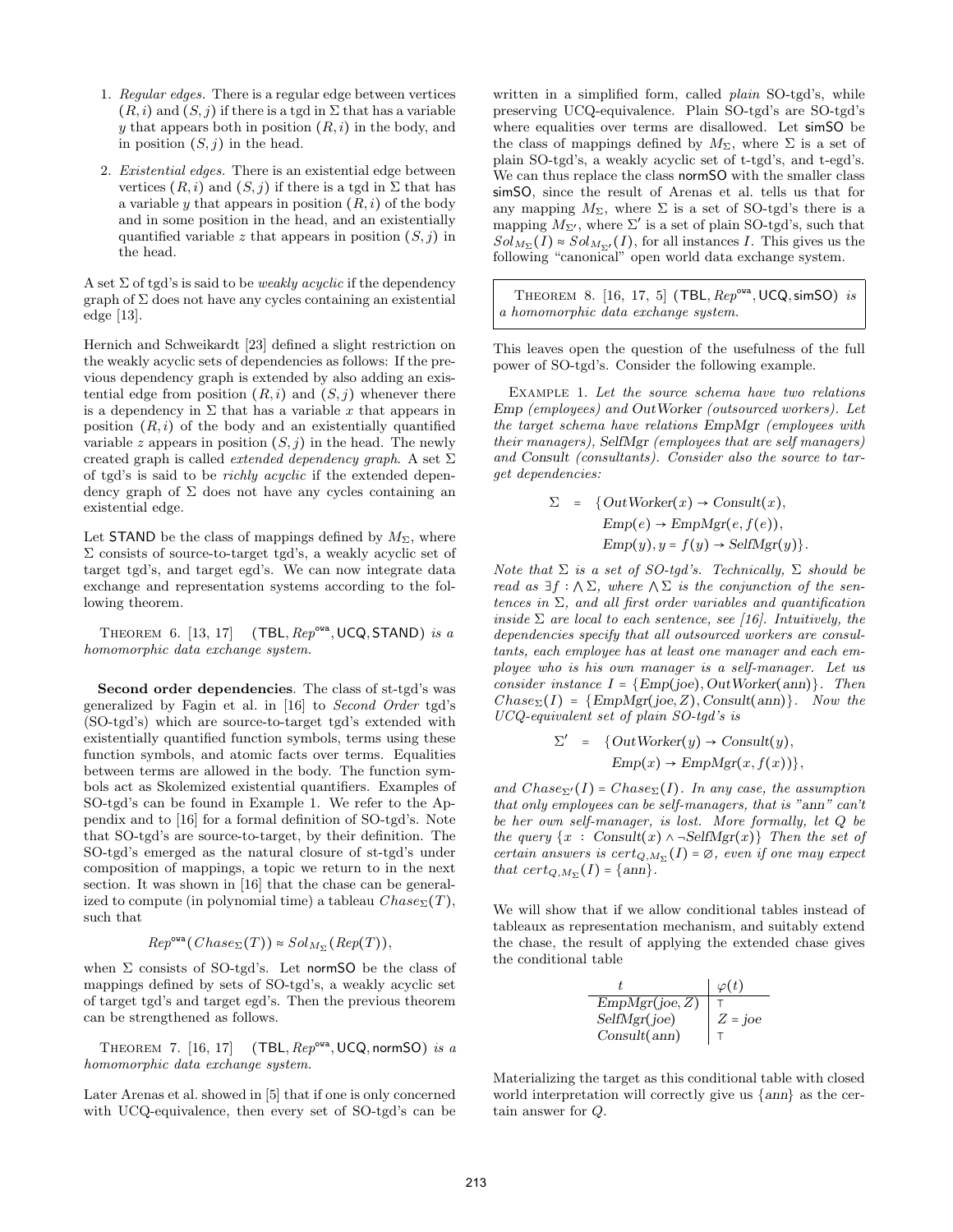Constructible solutions. Before admitting conditional tables into data exchange, we need to determine an appropriate closed world assumption and know how to apply it to mappings. This was recently solved for source-to-target tgd's by Libkin [26], who proposed the closed world solutions for data exchange. The approach of Libkin is based on the intuition that any (existential) facts in the target instance should follow logically from the source instance and the dependencies, and that no two nulls in the target should be gratuitously equated. Libkin's solution was subsequently generalized to also include target tgd's and egd's [23, 22]. It was however observed in [21] that these generalizations suffered from some anomalies, and a new closed world semantics, called constructible solutions was proposed. This is the closed world semantics we adopt here.

The constructible solutions semantics can intuitively be described as follows. Let I be a ground instance and  $\Sigma$  a set of tgd's. Consider a chase step on I with a tgd  $\xi = \alpha(\bar{x}, \bar{y}) \rightarrow$  $\exists \bar{z} \ \beta(\bar{x}, \bar{z})$  and trigger  $(\xi, h)$ . Instead of adding the tuple  $\beta(h(\bar{x}), \bar{Z}')$ , where  $\bar{Z}'$  is a sequence of new fresh variables, we create a branch for each sequence  $\bar{c}$  of constants and add the ground tuple  $\beta(h(\bar{x}), \bar{c})$  to I. Continuing in this fashion we will have a chase tree, instead of a chase sequence. (There is a caveat that each trigger  $(\xi, h)$  is fired only once in each branch.) Notably, all nodes in the tree will be ground instances. The leaves (or limits of branches) of the chase tree form the set of constructible solutions for I and  $\Sigma$ , denoted  $\Sigma(I)$ . A formal definition of  $\Sigma(I)$  can be found in [21]. If  $\Sigma = \sum_{tgd} \cup \sum_{egd}$  we define  $\Sigma(I) = \sum_{tgd}(I) \cap Sat(\Sigma_{egd})$ , where  $Sat(\Sigma)$  denotes the set of all instances I, such that  $I \models \Sigma$ .

We still need to extend the constructible solutions to the extended class  $st$ -SO dependencies [3], that is SO-tgd's where equalities over functional terms also can occur in the head of the tgd's. Let  $\Sigma$  be a set of st-SO dependencies, and F the set of function symbols therein. Let  $F^{\flat}$  be an interpretation of  $F$  in the universe Cons.

Given an instance  $I$ , we first create a subtree for each interpretation  $F^{\flat}$ . In each subtree  $F^{\flat}$  we construct  $\Sigma(I)$ . In doing this, when applying a homomorphism  $h$  we of course use the rule  $h(f(\bar{t})) = f^{\flat}(h(\bar{t}))$ . Note that even if we are not instantiating existential variables we still get a three due to the fact that the chase is non-deterministic. At each point, we get a subtree for each choice of trigger  $(\xi, h)$ .

DEFINITION 6. Let  $\Sigma$  be a set of st-SO tgd's, target tgd's and egd's. The **closed world mapping** defined by  $\Sigma$  is

$$
M^{\text{cwa}}_{\Sigma} = \{(I, J) : J \in \Sigma(I)\}.
$$

Consequently we have  $Sol_{M_{\Sigma}^{cwa}}(I) = \{J : J \in \Sigma(I)\}.$ 

We also define the certain and possible CWA-answers.

DEFINITION 7.

$$
cert_{Q, M_{\Sigma}^{\text{cva}}}(I) = \bigcap \{Q(J) : J \in Sol_{M_{\Sigma}^{\text{cva}}}(I)\}
$$
  

$$
poss_{Q, M_{\Sigma}^{\text{cva}}}(I) = \bigcup \{Q(J) : J \in Sol_{M_{\Sigma}^{\text{cva}}}(I)\}
$$

We can now formulate the requirements for a closed world data exchange system.

DEFINITION 8. Let  $\mathscr T$  be a class of tables, Rep a function that assigns a set of possible worlds to each  $T \in \mathcal{T}$ . Let  $\mathscr Q$  be a class of queries and  $\mathscr M$  a class of mappings. Then a quadruple  $(\mathscr{T}, \mathit{Rep}, \mathscr{Q}, \mathscr{M})$  is a strong data exchange system, if for each  $T \in \mathcal{T}$ ,  $M_{\Sigma} \in \mathcal{M}$ , and  $Q \in \mathcal{Q}$ , there exists a table  $U \in \mathcal{T}$ , such that

$$
Rep(U) = \{Q(J) : J \in Sol_{M_{\Sigma}^{\text{cva}}}(I), I \in Rep(T)\}.
$$

To be able to obtain strong data exchange systems, we will extend the chase from tableaux to conditional tables. This conditional chase requires that we generalize the notion of a trigger. Recall that for tableau T and a tgd  $\xi = \alpha \rightarrow \beta$ , a trigger is a pair  $(\xi, h)$ , where h is a homomorphism such that  $h(\alpha) \subseteq T$ . For a conditional table  $(T, \varphi)$  we are looking for a subset T' of T, and mappings  $h_1$  and  $h_2$ , such that  $h_1(\alpha)$  =  $h_2(T')$ . The most general such pair is called an mgu (most general unifier). A trigger is then a triple  $(\xi, (h_1, h_2), T')$ . Applying a trigger will generate new tuples  $h_1(\beta)$  each with a local condition determined by  $h_2$  and the local conditions from T'. For example, if  $T = \{R(a, Y); Z = 1, R(b, c); \tau\}$  and  $\xi = R(x, x) \rightarrow S(x)$ , then  $(\xi, (\{x/a\}, \{Y/a\}, \{R(a, Y)\})$  is a trigger. Applying this trigger results in the addition of the tuple  $S(a)$  with local condition  $Z = 1 \wedge Y = a$ . For details, see [21].

In order to account for egd's as well, we need to extend the notion of conditional tables by allowing a set of global conditions [18]. A global condition is syntactically like a local condition, but it is used to restrict the set of possible worlds, rather that restricting the set of tuples within a possible world as the local conditions do. For a conditional table  $(T, \varphi)$  we denote the global condition with  $\varphi(T)$ . We can now extend the open world and closed world interpretations of conditional tables as follows:

$$
Rep^{\text{ova}}(T, \varphi) = \{ I : I \supseteq v(T, \varphi) \text{ for } v \text{ such that } v(\varphi(T)) = \top \}
$$
  

$$
Rep^{\text{ova}}(T, \varphi) = \{ I : I = v(T, \varphi) \text{ for } v \text{ such that } v(\varphi(T)) = \top \}
$$

The global condition is needed in order to enforce equalities in the representation function. For example, let  $(T, \varphi)$  =  ${R(a, X, c)}$ ; T,  $R(a, b, d)$ ; T}, and  $\xi = R(x, y, z)$ ,  $R(x, y', z') \rightarrow$  $y = y'$ . Then  $\xi$  can be enforced in the chase by adding the global condition  $\varphi(T) = \{X = b\}$ . If we instead have had  $(T, \varphi) = \{R(a, b, c); \top, R(X, Y, d); \top\}$ , we would have added  $\varphi(T) = \{X \neq a \vee Y = b\}$  instead.

We now have the ingredients for a strong data exchange systems. Let ord SO be the class of mappings  $M_{\Sigma}^{\text{cwa}}$ , where  $\Sigma$ consists of SO-tgd's, a richly acyclic set of target dependencies, and target egd's. Let GCOND be the class of global conditional tables, and FO the class of first order queries. We then have

THEOREM 9.  $(GCOMP,Rep<sup>cwa</sup>, FO, ordSO)$  is a strong data exchange system.

We note that Arenas et al. [4] showed that for any "positive" conditional table  $(T, \varphi)$ , where the global condition is  $\tau$  and all local conditions are conjunctions of equalities, and set  $\Sigma$ of st-SO dependencies, one can find a positive conditional table  $(U, \psi)$ , such that

$$
Rep^{\text{ova}}(U, \psi) = \bigcup \{ Sol_{\Sigma}(I) : I \in Rep^{\text{ova}}(T, \varphi) \}.
$$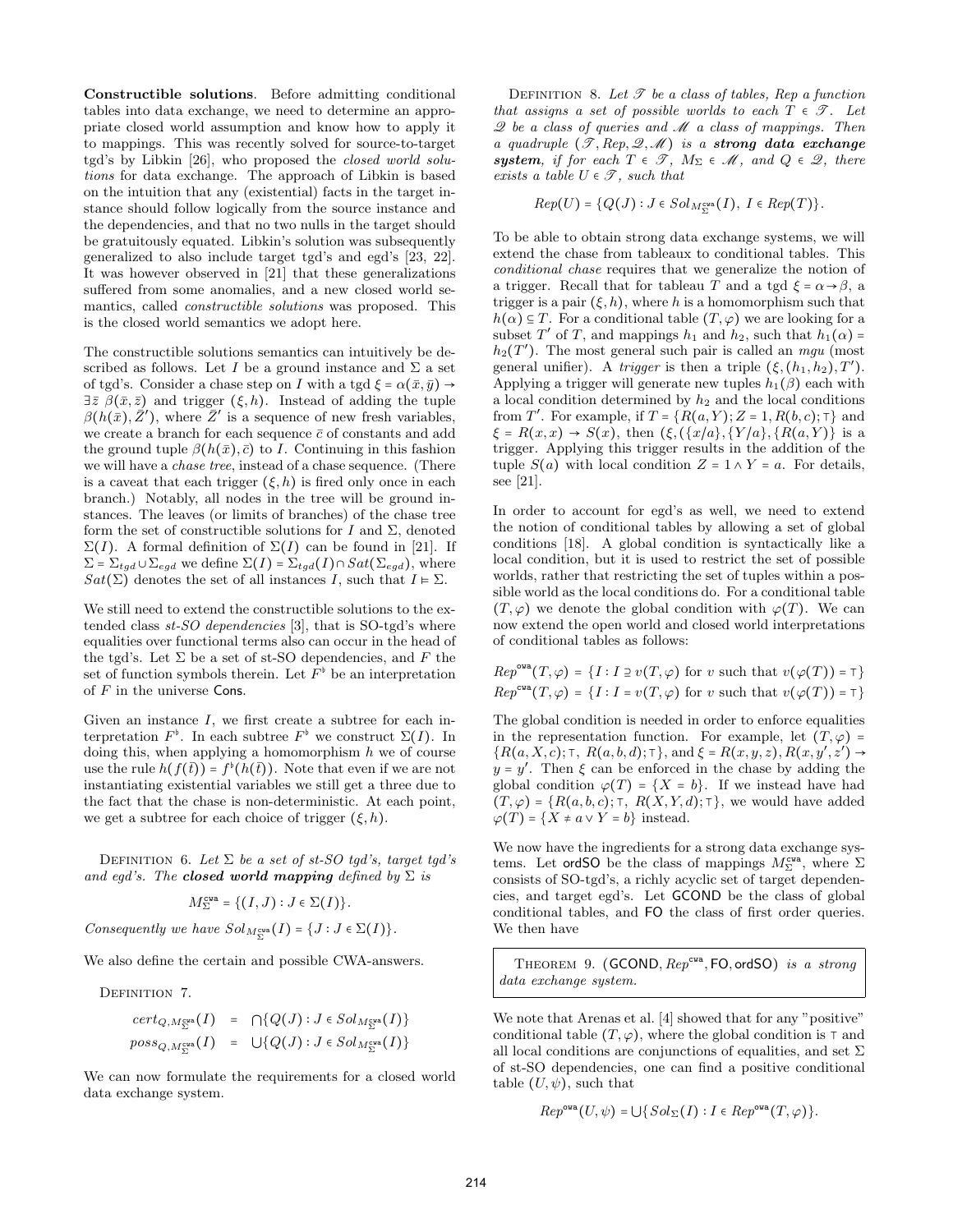This would yield a strong data exchange system, when coupled with target UCQ's, except that the same power can be achieved using naive tables. To see this, note that for any UCQ Q, we have

$$
cert_Q(\mathop{\mathit Rep}^{\circ \text{wa}}(U,\psi)) = Q^{\text{naive}}(U).
$$

The proof of Theorem 9, omitted here due to space restrictions, is based on the fact that the chase procedure can be generalized to the conditional chase, denoted  $Chase^{cond}$ , with the property

$$
Rep^{cwa}(Chase_{\Sigma}^{cond}(T,\varphi)) = \bigcup \{\Sigma(I) : I \in Rep^{cwa}(T,\varphi)\},\
$$

for all global conditional tables  $(T, \varphi)$  and finite sets  $\Sigma$  from ordSO.

The rich acyclicity condition in the ordSO definition ensures that the new conditional chase terminates. Here we illustrate the conditional chase process by an example. Consider the source-to-target SO dependency  $\exists f \exists g \exists k : \land \Sigma$ , where

$$
\Sigma = \{R(x,y), R(y,z), z = f(x,y) \rightarrow S(x,y,g(x,y)),
$$
  

$$
R(y,y), x = f(y,y) \rightarrow x = k(y)\}
$$

Let  $(T, \varphi)$  be the following conditional table:

$$
\begin{array}{c|c}\n t & \varphi \\
\hline\nR(a, X) & \top \\
R(b, c) & \top \\
R(d, d) & Y = b\n\end{array}
$$

The conditional chase process for the given st-SO dependency, consists of conditionally chasing each implication from  $\Sigma$  separately. First we chase the conditional table with the implication  $R(x, y), R(y, z), z = f(x, y) \rightarrow S(x, y, g(x, y)).$ To achieve this we first apply the conditional chase steps described in [21] with the dependency obtained by eliminating the equalities from the body of the implication, that is the dependency

$$
R(x,y), R(y,z) \rightarrow S(x,y,g(x,y)).
$$

These three mgu's match tuples of the conditional table with the body of the dependency:  $({x/a, y/b, z/c}, {X/b}),$  $({x/a, y/d, z/d}, {X/d}),$  and  $({x/d, y/d, z/d}, \})$ .

The first mgu will generate conditional tuple  $S(a, b, g(a, b))$ with local condition  $X = b$ . To the local condition of this tuple we add the image of the eliminated equality  $z = f(x, y)$ under the mapping  $\{x/a, y/b, z/c\}$ , namely  $c = f(a, b)$ . By applying the triggers corresponding to these three mgu's we obtain the following conditional table  $(T_1, \varphi_1)$ :

|               | $\varphi_1(t)$                               |
|---------------|----------------------------------------------|
| R(a, X)       |                                              |
| R(b,c)        |                                              |
| R(d,d)        | $Y = h$                                      |
| S(a,b,g(a,b)) | $X = b \wedge \big(c = f\big(a, b\big)\big)$ |
| S(a,d,g(a,d)) | $Y = b \wedge X = d \wedge (d = f(a, d))$    |
| S(d,d,g(d,d)) | $Y = b \wedge (d = f(d, d))$                 |

Next, we move to the second implication

$$
\xi = R(y, y), x = f(y, y) \rightarrow x = k(y)
$$

in  $\Sigma$ . Note that  $\xi$  is equality generating, and will therefore affect the global condition only. The sole trigger for  $\xi$  is

$$
(\xi, (\{x/a, y/d\}, \{X/d\}), \{R(a, X), R(d, d)\}).
$$

The equality in the head of  $\xi$  will create a condition that needs to be satisfied whenever the body is satisfied. In our case the body is satisfied when the local condition  $Y = b$  and the condition  $X = d$  from the mgu of the trigger, as well as the equality  $x = f(y, y)$  from the body of  $\xi$  is satisfied. This will create the following global condition that needs to be added to the resulting conditional table:  $(Y = b) \wedge (X = d) \wedge (X = d)$  $(a = f(d, d)) \rightarrow a = k(d)$ . The resulting target conditional table, with terms, can be represented as  $(T_2, \varphi_2)$ :

| $\varphi_2(T):$ | $(Y = b) \wedge (X = d) \wedge (a = f(d, d)) \rightarrow a = k(d)$ |
|-----------------|--------------------------------------------------------------------|
|                 | $\varphi_2(t)$                                                     |
| R(a, X)         |                                                                    |
| R(b,c)          |                                                                    |
| R(d,d)          | $Y = h$                                                            |
| S(a,b,g(a,b))   | $X = b \wedge (c = f(a, b))$                                       |
| S(a,d,g(a,d))   | $Y = b \wedge X = d \wedge (d = f(a, d))$                          |
| S(d,d,g(d,d))   | $Y = b \wedge (d = f(d, d))$                                       |

Finally, we eliminate all Skolem functions by replacing each distinct Skolemized term with a new fresh variable<sup>2</sup> yielding the following conditional table  $(T_2, \varphi_2)$ :

| $\varphi_3(T):$ | $(Y = b) \wedge (X = d) \wedge (a = Z_1) \rightarrow a = Z_2$ |
|-----------------|---------------------------------------------------------------|
|                 | $\varphi_3(t)$                                                |
| R(a, X)         |                                                               |
| R(b,c)          |                                                               |
| R(d,d)          | $Y = h$                                                       |
| $S(a,b,Z_3)$    | $X = b \wedge (c = Z_4)$                                      |
| $S(a,d,Z_5)$    | $Y = b \wedge X = d \wedge (d = Z_6)$                         |
| $S(d,d,Z_7)$    | $Y = b \wedge (d = Z_1)$                                      |

# 4. COMPOSABLE SYSTEMS

Data exchange is naturally not limited only to one mapping and source-target pair. If the target schema is a source schema for a second mapping, it is of interest to be able to compose the two mappings into a third one that goes directly from the source of the first mapping to the target of the second mapping. Such a composition is defined formally as follows.

DEFINITION 9. Let  $M_{12} \subseteq Inst(\mathbf{R}_1) \times Inst(\mathbf{R}_2)$  and  $M_{23} \subseteq$  $Inst(\mathbf{R}_2) \times Inst(\mathbf{R}_3)$  be mappings, where  $\mathbf{R}_1$ ,  $\mathbf{R}_2$ , and  $\mathbf{R}_3$ are pairwise disjoint schemas. Then  $M_{12}$  and  $M_{23}$  are said to be composable and their composition is

$$
M_{12} \circ M_{23} = \{ (I, J) \in Inst(\mathbf{R}_1) \times Inst(\mathbf{R}_3) :(I, K) \in M_{12} \text{ and } (K, J) \in M_{23},for some  $K \in Inst(\mathbf{R}_2)$  \}.
$$

As emphasized by several authors [16, 29, 7, 3], it is desirable that a class of mappings should be closed under composition, as in the following definition.

<sup>&</sup>lt;sup>2</sup>If the table contains nested Skolem terms, we need to take into account their possible interdependence similarly to [3]. For example, if  $t_1 = f(a, b)$  and  $t_2 = f(a, g(d))$ , then in case  $g(d) = b$ , necessarily  $t_1 = t_2$ . If we now replace  $t_1$  with  $x, t_2$ with y, and  $g(d)$  with z, we need to add  $z = b \rightarrow x = y$  to the global condition.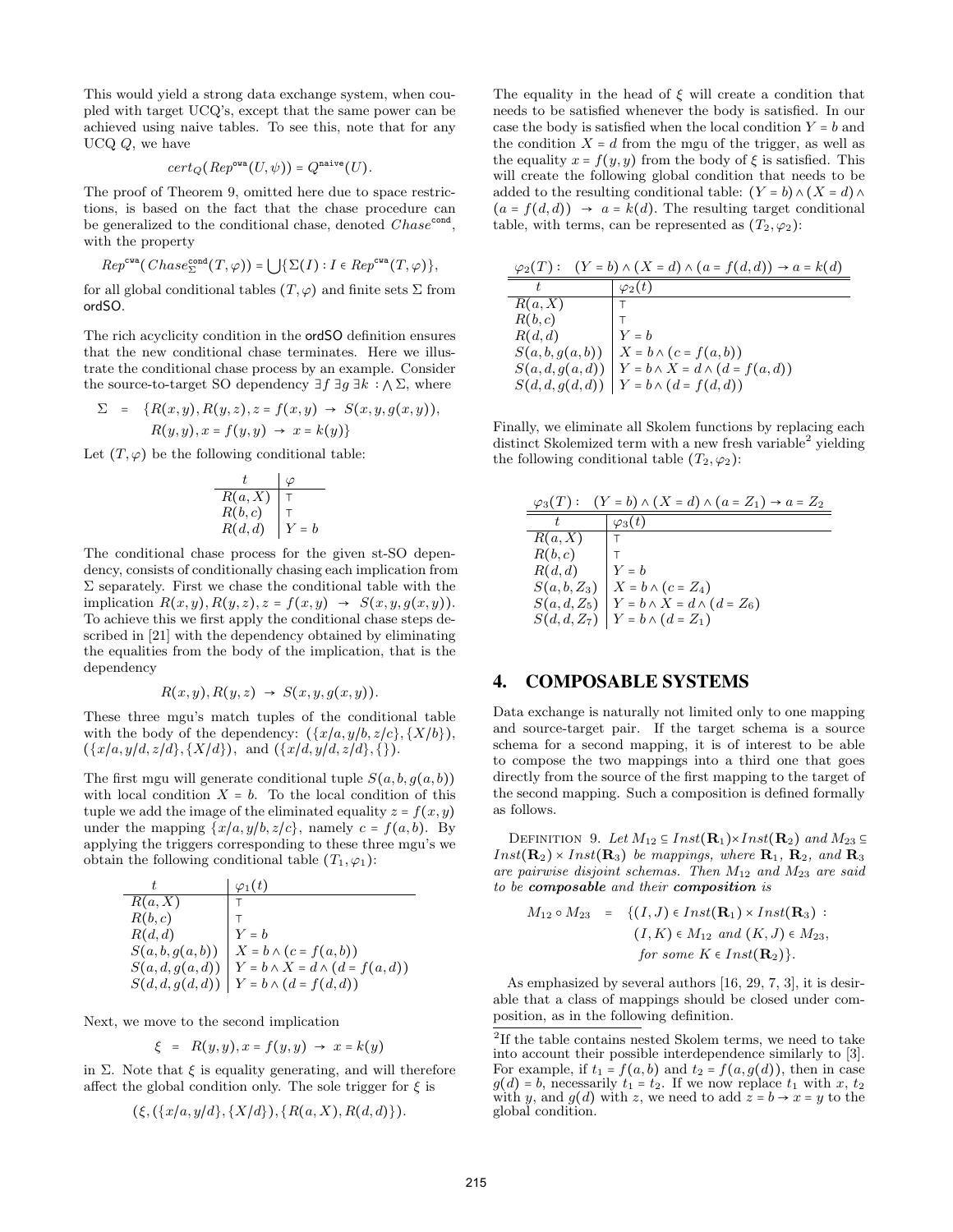DEFINITION 10. Let  $\mathcal M$  be a class of mappings. We say that  $M$  is closed under composition, if for any two composable mappings  $M_{12}, M_{23} \in \mathcal{M}$ , there exists a mapping  $M_{13} \in \mathcal{M}$  such that  $M_{13} = M_{12} \circ M_{23}$ .

Recently there has been significant advances is finding classes of mappings that are closed under composition. The largest hitherto known such class is standSO [3], which is the class of mappings  $M_{\Sigma}$ , where  $\Sigma$  consists of an st-SO dependency, a weakly acyclic set of target tgd's, and target egd's.

In the next two subsections we shall see how to obtain homomorphic and strong data exchange systems that compose.

# 4.1 Composable homomorphic systems

As mentioned in connection with Theorems 7 and 8, using full SO-tgd's in a homomorphic data exchange system is an "over-kill," since Arenas et al. showed in [5] that for any such mapping M there is a mapping  $M'$  in the smaller class plainSO such that  $Sol<sub>M</sub>(I) \approx Sol<sub>M'</sub>(I)$ , for all instances I. By plainSO we mean the class of mappings  $M_{\Sigma}$  where  $\Sigma$  is a set of plain SO-tgd's (no equalities between function terms). This motivates the following definitions.

DEFINITION 11. A class of mappings  $M$  is said to be weakly closed under composition if for any two composable mappings  $M_{12}, M_{23} \in \mathcal{M}$ , there exists a mapping  $M_{13} \in \mathcal{M}$ , such that

$$
Sol_{M_{13}}(I) \approx Sol_{M_{23}}(Sol_{M_{\Sigma_{12}}}(I)),
$$

for all instances I.

DEFINITION 12. A quadruple  $(\mathscr{T}, Rep, \mathscr{Q}, \mathscr{M})$  is said to be a composable homomorphic exchange system if  $(\mathscr{T}, Rep, \mathscr{Q}, \mathscr{M})$  is a homomorphic data exchange system and M is weakly closed under composition.

The aforementioned result in [5] thus says that plainSO is a weakly composable class. It gives us

THEOREM 10. [5]  $(TBL, Rep^{\text{ova}}, UCQ, plain SO)$  is a composable homomorphic data exchange system.

EXAMPLE 2. Consider the following example from [16].

$$
\Sigma_{12} = \{Emp(e) \rightarrow \exists m \; Mgr_1(e, m)\}
$$
  
\n
$$
\Sigma_{23} = \{Mgr_1(e, m) \rightarrow Mgr(e, m),
$$
  
\n
$$
Mgr_1(e, e) \rightarrow SelfMgr(e)\}
$$
  
\n
$$
\sigma_{13} = \{Emp(e) \rightarrow Mgr(e, f(e)),
$$
  
\n
$$
Emp(e), e = f(e) \rightarrow SelfMgr(e))\}
$$
  
\n
$$
\Sigma_{13} = \{Emp(e) \rightarrow Mgr(e, f(e))\}
$$

Note that  $\sigma_{13}$  is an SO-tgd, while the tgd in  $\Sigma_{13}$  is plain SO. On input  $\Sigma_{12} \cup \Sigma_{23}$  the result returned by the composition algorithm in [16] is  $\sigma_{13}$ , while the transformation algorithm in [5] returns  $\Sigma_{13}$ . Note that  $M_{\sigma_{13}} = M_{\Sigma_{12}} \circ M_{\Sigma_{23}}$ , and that  $M_{\Sigma_{13}} \approx M_{\Sigma_{12}} \circ M_{\Sigma_{23}}.$ 

# 4.2 Composable strong systems

In the previous section we considered the case when data exchange and query answering was modulo ≈. If we now want to admit queries in FO, we need to move to a closed world environment in order to avoid the pitfalls of Lemmas 1 and 2. We therefore need to interpret the dependencies  $\Sigma$  as  $M_{\Sigma}^{\text{cwa}} = \{(I, J) : J \in \Sigma(I)\}\text{, as in Definition 6. We}$ then have to be careful when composing  $\Sigma_{12}$  with  $\Sigma_{23}$ . The composition mapping we wish to obtain is  $M_{\Sigma_{12}}^{\text{cwa}} \circ M_{\Sigma_{23}}^{\text{cwa}}$ , which is different from  $M_{\Sigma_{12}} \circ M_{\Sigma_{23}}$ . An example of this will follow.

DEFINITION 13. A class  $M$  of mappings that are specified by a set of embedded dependencies from a class  $\mathscr{D}$ , is said to be strongly closed under composition if for all composable  $\Sigma_{12}$  and  $\Sigma_{23}$  in  $\mathscr{D}$ , there exists a  $\Sigma_{13} \in \mathscr{D}$ , such that

$$
M^{\mathrm{cwa}}_{\Sigma_{13}} = M^{\mathrm{cwa}}_{\Sigma_{12}} \circ M^{\mathrm{cwa}}_{\Sigma_{23}}.
$$

We can now state the criteria for strong composable data exchange systems.

DEFINITION 14. A system  $(\mathscr{T}, Rep, \mathscr{Q}, \mathscr{M})$  is said to be a composable strong data exchange system, if it is a strong data exchange system and  $M$  is strongly closed under composition.

It follows from [21] that if  $\Sigma$  is a set of source-to-target tgd's,  $M^{\texttt{cwa}}_{\Sigma}$  coincides with the CWA notion introduced by Libkin in [26]. Later Libkin and Sirangelo [28] showed that the class of mappings specified by SO-tgd's (source-to-target only) is strongly closed under composition. It would be very important to generalize this strong closure property to larger classes, such as the sets of dependencies used in the definition of the mapping class standSO, namely sets consisting of source-to-target SO-tgd's, a weakly acyclic set of target tdg's, and target egd's. Unfortunately, as shall see below, this class is not strongly closed under composition, even though it is closed under composition. We are thus forced to add some mild restrictions to the class standSO dependencies, yielding the class of ordSO defined in Section 3. The following theorem assures us that the mild restriction works.

THEOREM 11. The class ordSO is strongly closed under composition.

Next we describe, based on an example, how the strong composition is constructed in the proof of Theorem 11. Consider the following sets of dependencies:

$$
\Sigma_{12} = \{S(x) \to R(f(x), x)\}
$$
  
\n
$$
\Sigma_2 = \{R(x, y) \to T(x), T(x) \to \exists y R(x, y)\}
$$
  
\n
$$
\Sigma_{23} = \{R(x, y) \to V(x, y, g(x, y))\}
$$
  
\n
$$
\Sigma_3 = \{V(x, y, x) \to \exists z V(y, z, y)\}
$$

We now construct dependency sets  $\Sigma_{13}$  and  $\Sigma_3$ , such that  $M^{\mathtt{cwa}}_{\Sigma_{13}\cup\Sigma_3}=M^{\mathtt{cwa}}_{\Sigma_{12}\cup\Sigma_2}\circ M^{\mathtt{cwa}}_{\Sigma_{13}\cup\Sigma_3}.$  First we Skolemize all tgd's in  $\Sigma_2$  obtaining the set:

$$
\Sigma_2^{\mathsf{sk}} = \{ R(x, y) \to T(x); \quad T(x) \to R(x, k(x)) \}.
$$

Next, similarly to the composition algorithm for standard SO-dependencies [16], we introduce two new Skolem functions,  $f_R[.]$  and  $g_R[.]$ , for each relation name R in  $\Sigma_2^{sk}$ . The

<sup>&</sup>lt;sup>3</sup>When writing  $M \approx M'$ , we mean that  $Sol_M(I) \approx Sol_{M'}(I)$ , for all instance I.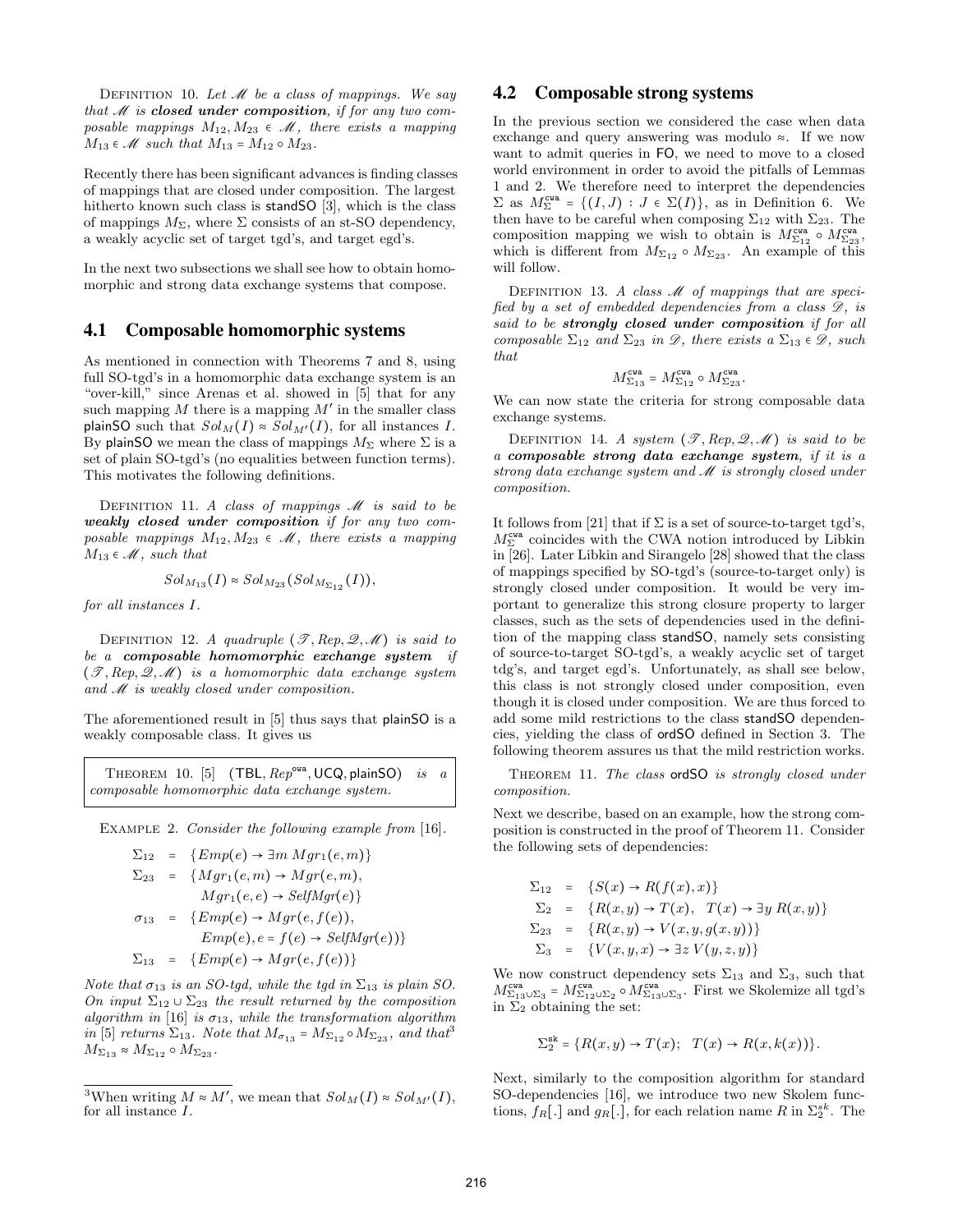$$
\sigma'_{13} = \exists f_R \exists g_R \exists f_T \exists g \exists h :
$$
  
\n
$$
(\forall x S(x) \rightarrow f_R[f(x), x] = g_R[f(x), x]) \land
$$
  
\n
$$
(\forall x S(x), f_R[f(x), x] = g_R[f(x), x] \rightarrow f_R[f(x), h(f(x), x)] = g_R[f(x), h(f(x), x)]) \land
$$
  
\n
$$
(\forall x S(x), f_R[f(x), h(f(x), x)] = g_R[f(x), h(f(x), x)] \rightarrow f_R[f(x), h(f(x), h(f(x), x))] = g_R[f(x), h(f(x), h(f(x), x)] \land
$$
  
\n
$$
\cdots \cdots
$$
  
\n
$$
(\forall x S(x), f_R[f(x), x] = g_R[f(x), x] \rightarrow V(f(x), x, g(f(x), x))) \land
$$
  
\n
$$
(\forall x S(x), f_R[f(x), h(f(x), x)] = g_R[f(x), h(f(x), x)] \rightarrow V(f(x), h(f(x), x), g(f(x), h(f(x), x)))) \land
$$
  
\n
$$
(\forall x S(x), f_R[f(x), h(f(x), h(f(x), x))] = g_R[f(x), h(f(x), h(f(x), x))]) \rightarrow
$$
  
\n
$$
V(f(x), h(f(x), h(f(x), x)), g(f(x), h(f(x), h(f(x), x))))) \land
$$
  
\n
$$
\cdots \cdots
$$

#### Figure 1: Infinite st-SO dependency

intended meaning of these functions is that an equality of the form  $f_R[a, b] = g_R[a, b]$  holds if and only if  $R(a, b)$  holds.

From the set  $\Sigma_{12}$ , we know that  $R(f(a), a)$  holds whenever  $S(a)$  holds. Based on this, and the first tgd in  $\Sigma_2^{\text{sk}}$ , we add to  $\Sigma_{13}$  the following tgd:

$$
S(x), (f_R[f(x), x] = g_R[f(x), x])
$$
  

$$
\rightarrow (f_T[f(x)] = g_T[f(x)]).
$$

Similarly, from the second tgd in  $\Sigma_2^{\text{sk}}$  we construct the following tuple generating dependency:

$$
S(x), (f_R[f(x),x] = g_R[f(x),x]) \rightarrow
$$
  

$$
(f_R[f(x),h(f(x))] = g_R[f(x),h(f(x))]).
$$

Note that in the standard SO mapping composition algorithm [3] this last tgd is not added. Intuitively, this is because in the standard algorithm the second tgd in  $\Sigma_2^{\text{sk}}$  is always satisfied, as  $T(a)$  holds iff  $R(a, b)$  holds for some value b. As the strong composition is based on the constructible solution semantics, it follows that the dependency will be applied as long as there are new values  $x$  for which the tgd was not applied before (even if it is satisfied). This reminiscent of the oblivious chase [9].

Finally, from the first dependency in  $\Sigma_2^{sk}$  and the new Skolem functions  $f_T[.]$  and  $g_T[.]$  we get:

$$
S(x), (f_R[f(x), h(f(x))] = g_R[f(x), h(f(x))]) \rightarrow (f_T[f(x)] = g_T[f(x)]).
$$

From this point on, no new dependency needs to be added as  $T(f(x))$  was already "applied." We end up with  $\sigma_{13}$ , which we show below with all quantification explicitly included. With  $\Sigma_3$  remaining unmodified, it can be verified that

$$
M^{\mathrm{cwa}}_{\sigma_{13}\cup\Sigma_3}=M^{\mathrm{cwa}}_{\sigma_{12}\cup\Sigma_2}\circ M^{\mathrm{cwa}}_{\Sigma_{23}\cup\Sigma_3}
$$

.

 $\sigma_{13} = \exists f_R \exists q_R \exists f_T \exists q_T \exists f \exists q \exists h$ :  $(\forall x S(x) \rightarrow f_R[f(x),x] = g_R[f(x),x])$  ∧  $(\forall x S(x), f_R[f(x), x] = g_R[f(x), x] \rightarrow$  $f_T[f(x)] = g_T[f(x)]) \wedge$  $(\forall x S(x), f_T[f(x)] = g_T[f(x)] \rightarrow$  $f_R[f(x), h(f(x))] = g_R[f(x), h(f(x))])$  ∧  $(\forall x S(x), f_R[f(x), h(f(x))] = g_R[f(x), h(f(x))] \rightarrow$  $f_T[f(x)] = g_T[f(x)]) \wedge$  $(\forall x S(x), f_R[f(x), x] = g_R[f(x), x] \rightarrow$  $h(f(x), x, g(f(x), x))) \wedge$  $(\forall x S(x), f_R[f(x), h(f(x))] = g_R[f(x), h(f(x))] \rightarrow$  $V(f(x), h(f(x)), q(f(x), h(f(x))))$ .

Note that by loosening the rich acyclicity restriction on the target dependency set to weak acyclicity, the previous composition algorithm may not terminate. If, for example, we change the set  $\Sigma_2$  to the following weakly, but not richly, acyclic set of dependencies

$$
\Sigma_2 = \{ \forall x, y \; R(x, y) \to \exists z \; R(x, y) \},
$$

then our composition algorithm doesn't terminate and the result is the infinite SO-tgd  $\sigma'_{13}$  shown in Figure 1. On the other hand, in this case the standard SO composition algorithm [3] returns the following st-SO dependency.

$$
\sigma_{13}'' = \exists f_R \exists g_R \exists f \exists g :
$$
  
\n
$$
(\forall x S(x) \rightarrow f_R[f(x), x] = g_R[f(x), x]) \land
$$
  
\n
$$
(\forall x S(x), f_R[f(x), x] = g_R[f(x), x] \rightarrow
$$
  
\n
$$
V(f(x), x, g(f(x), x)))
$$

Based on the above, we can now deliver the promised strong composable data exchange system.

THEOREM 12.  $(GCOMP, Rep^{cva}, FO, ordSO)$  is a strong composable data exchange system.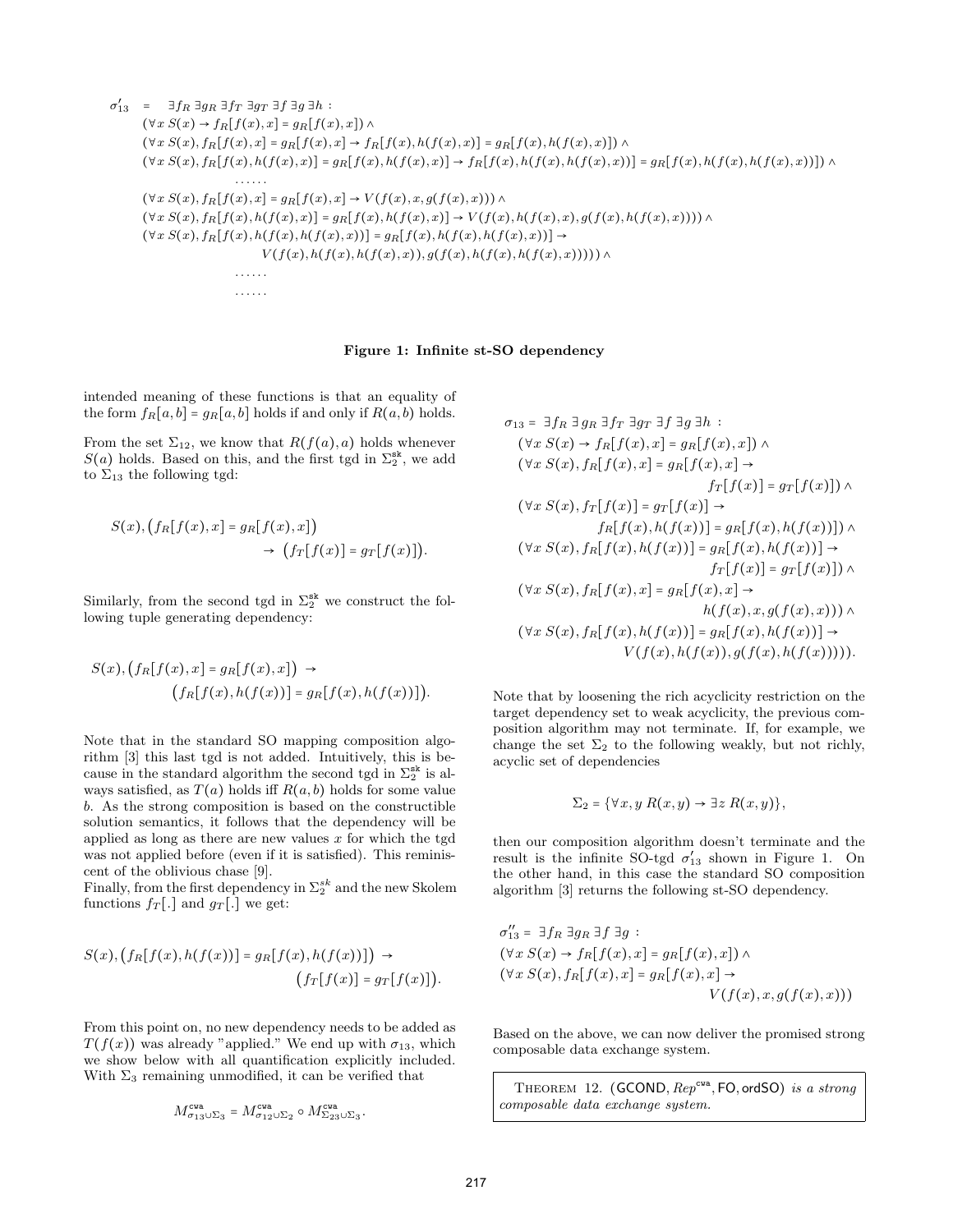# 5. SEMI-LAV COMPOSABILITY

As mentioned in the beginning of Section 4, there has recently been significant advances is finding classes of mappings that are closed under composition. Some of these classes are:

- tgdFULL. The class of mappings  $M_{\Sigma}$ , where  $\Sigma$  is a set of full source-to-target tgd's [16].
- tLAV. The class of mappings  $M_{\Sigma}$ , where  $\Sigma$  is a set of of source-to-target true-LAV tgd's [7].
- tgdSO. The class of mappings  $M_{\Sigma}$ , where  $\Sigma$  is a set of source-to-target SO-tgd's [16].
- stand SO. The class of mappings  $M_{\Sigma}$ , where  $\Sigma$  is a st-SO dependency, a weakly acyclic set of target tgd's, and target egd's [3].

We have tgdFULL ∩ tLAV  $\neq \emptyset$ , and (tgdFULL ∪ tLAV) ⊂ tgdSO  $\subset$  standSO. It turned out [16] that the first order classes can be separated from the second order one's by the following decision problem.

DEFINITION 15. The schema mapping **membership** problem MEMB( $\Sigma$ ) is: Given  $(I, J)$ , is  $(I, J) \in M_{\Sigma}$ ?

It is well know that the membership problem for the mappings in the first two classes is in LOGSPACE. Fagin et al. showed in [16] that for mappings in tgdSO the membership problem is NP-complete. It follows that the same complexity result applies for the mappings in standSO.

Notably absent from the list of classes that are closed under composition is the class of mappings  $M_{\Sigma}$ , where  $\Sigma$  is a set of tgd's. As shown in [16], closing the class of tgd's under composition takes us to SO-tgd's. Since the SO-tgd's have a hard membership problem, it would be of interest to find ways of composing first order tgd's without ending up with with a second order result. In order to achieve this we restrict the notion of composability. First we need the concept of  $semi-LAV$  sets of tgd's. In [20] it was shown that the class of semi-LAV tgd's have nice tractable properties when it comes to data repair and correspondence checking.

The reader is asked to recall the notion of a *dependency graph* of a set of tgd's from Section 3. Let  $\Sigma$  be a set of tgd's over a schema **R**. Let  $(R, i)$  be a vertex in the dependency graph of  $\Sigma$ . Then  $rank(R, i)$  is the maximum number of existential edges along any path in the graph ending in  $(R, i)$ . For all relational symbols  $R \in \mathbf{R}$  that occur in  $\Sigma$ , we say that a position  $(R, i)$  is unsafe if  $rank(R, i) > 0$ . Any relational symbol  $R$  that contains an unsafe position is said to be unsafe. A set  $\Sigma$  of weakly acyclic dependencies is said to be semi-LAV if all unsafe relational symbols occur in the body of LAV-dependencies only.

DEFINITION 16. Let  $M_{\Sigma_{12}}$  and  $M_{\Sigma_{23}}$  be two composable mappings that may contain target dependencies, such that the following hold.

- 1.  $\Sigma_{12} \cup \Sigma_{23}$  is a semi-LAV set.
- 2. All variables occurring in an unsafe position (relative to  $\Sigma_{12} \cup \Sigma_{23}$ ) in the body of a dependency in  $\Sigma_{23}$  occur only once.

Then  $M_{\Sigma_{12}}$  and  $M_{\Sigma_{23}}$  are semi-LAV composable. The mapping  $M_{\Sigma_{12}} \circ M_{\Sigma_{23}}$  is called the semi-LAV composition of  $M_{\Sigma_{12}}$  and  $M_{\Sigma_{23}}$ .

Consider for example mappings  $M_{\Sigma_{12}}$  and  $M_{\Sigma_{23}}$  as specified in Figure 2. Clearly  $\Sigma_{12} \cup \Sigma_{23}$  is a semi-LAV set of tgd's with only one unsafe position (*Contracts*, 3). As the variable contract in the last dependency occurs only in that unsafe position in the body, it makes  $\Sigma_{12} \cup \Sigma_{23}$  also semi-LAV composable. Note that this properly extends the true-LAV tgd's of [7], by also allowing repeated variables in the body of the dependencies, as long as they don't occur in any unsafe position. We now have the following rather nice state of affairs.

THEOREM 13. TGD, the class of mappings specified by source-to-target tuple generating dependencies, is closed under semi-LAV composition.

Next we describe the algorithm for semi-LAV composition. Due to space constraints the full proof of Theorem 13 is not included.

The input to the algorithm will be a pair  $(\Sigma_{12}, \Sigma_{23})$  of tgd's, such that  $M_{\Sigma_{12}}$  and  $M_{\Sigma_{23}}$  are semi-LAV composable. Such a pair will be called compatible.

We shall use the fact that a tgd  $\alpha \rightarrow \beta$  can be equivalently expressed by  $\{\alpha \rightarrow \beta_1, \alpha \rightarrow \beta_2\}$ , where  $\beta_1$  contains the subset of atoms from  $\beta$  that are over safe predicates, and  $\beta_2$  the atoms with existential variables. We can thus assume that  $\Sigma_{12}$  can be split as  $\Sigma_{12}^{\forall} \cup \Sigma_{12}^{\exists}$ , where the first set contains all the full tgd's, and the second set contains the rest.

Somewhat similarly we split  $\Sigma_{23}$  as  $\Sigma_{23}^{\forall} \cup \Sigma_{23}^{\exists}$ , where  $\Sigma_{23}^{\forall}$ contains all the tgd's that has only safe predicates in the body, and  $\Sigma_{23}^{\exists}$  contains the rest. Clearly  $\Sigma_{23}^{\exists}$  will contain only LAV-tgd's.

In the algorithm, we freely switch between viewing a conjunction of atoms as a tableau, and vice versa. We are now ready to describe the algorithm:

| <b>Algorithm</b> Semi-LAV Composition                                                                                                |  |
|--------------------------------------------------------------------------------------------------------------------------------------|--|
| <b>Input:</b> A compatible pair $(\Sigma_{12}, \Sigma_{23})$ of tgd's.                                                               |  |
| <b>Output</b> : $\Sigma_{13}$ , such that $M_{\Sigma_{13}} = M_{\Sigma_{12}} \circ M_{\Sigma_{23}}$ .                                |  |
| 1. Let $\Sigma_{13}^{\forall}$ , such that $M_{\Sigma_{13}^{\forall}} = M_{\Sigma_{12}^{\forall}} \circ M_{\Sigma_{23}^{\forall}}$ . |  |
| 2. Let S = set of rel. symbols in heads of $\Sigma_{23}$                                                                             |  |
| 3. Let $\Sigma_{13}^{\exists} = \emptyset$ ;                                                                                         |  |
| For all $\alpha(\bar{x}) \rightarrow \exists \bar{y} \ \beta(\bar{x}, \bar{y}) \in \Sigma_{12}^{\exists}$ do<br>4.                   |  |
| For all endomorphisms h on $\bar{x}$ do<br>5.                                                                                        |  |
| Let $\gamma(h(\bar{x}), \bar{z}) = Chase_{\sum_{i=1}^{3} \cup \sum_{i=3}^{3}} (\alpha(h(\bar{x}))) _{S}$<br>6.                       |  |
| <b>Add</b> tgd $\alpha(h(\bar{x})) \rightarrow \exists \bar{z} \gamma(h(\bar{x}), \bar{z})$ to $\Sigma_{13}^{\exists}$ ;             |  |
| End For<br>8.                                                                                                                        |  |
| End For<br>9.                                                                                                                        |  |
| 10. Return $\Sigma_{13} = \Sigma_{13}^{\forall} \cup \Sigma_{13}^{\exists}$                                                          |  |

The output  $\Sigma_{13}$  is a set of st-tgds. The algorithm proceeds by first computing the composition of  $\Sigma_{12}^{\forall}$  with  $\Sigma_{23}^{\forall}$ . Since the former is a set of full tgd's, the algorithm of Fagin et al. in [16] can be used. For computing the composition of the two mappings specified by the remaining tgd's, we use the algorithm of Arocena et al. [7], with the difference that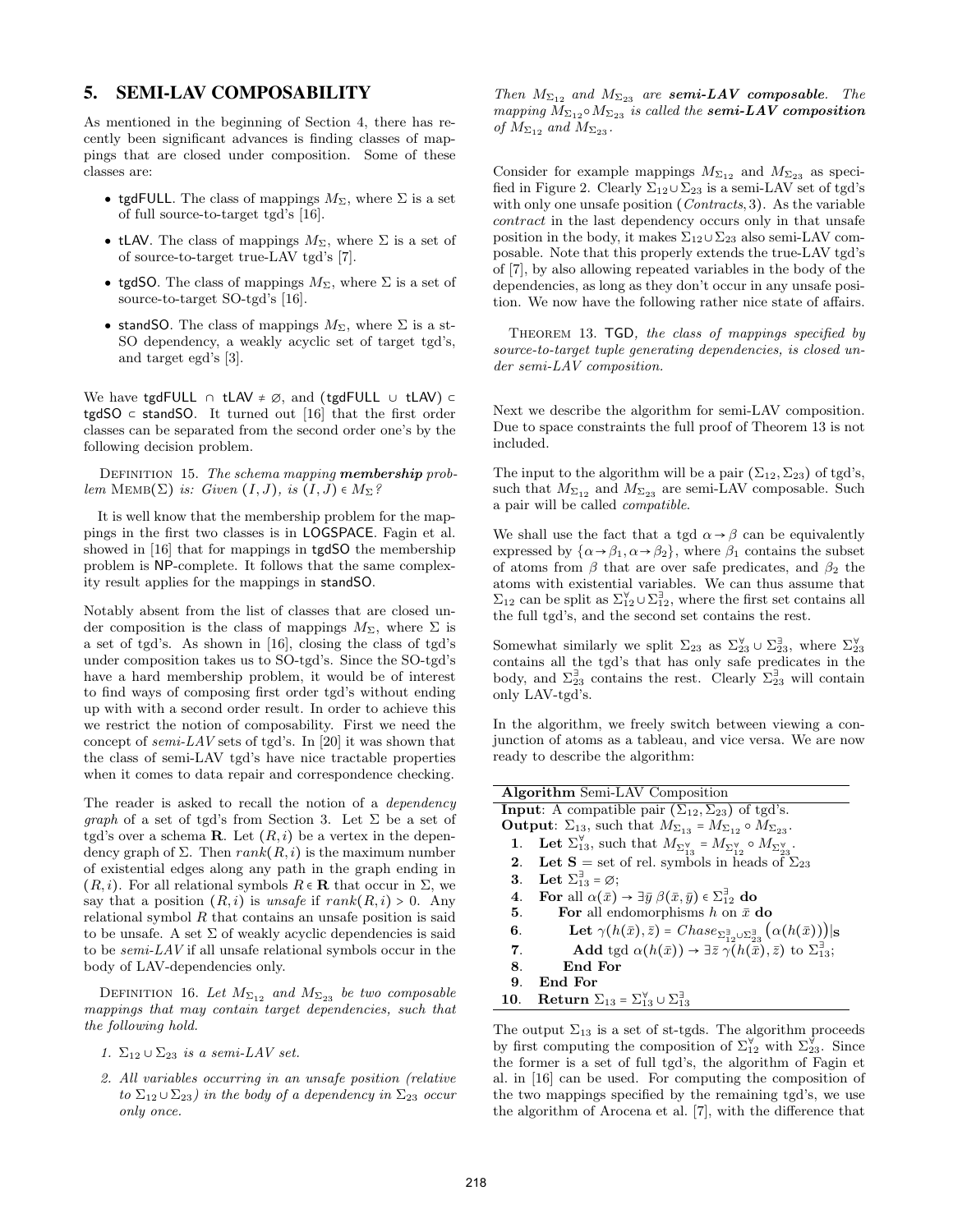$\Sigma_{12}$  = {Manage(emp, mgr) →  $\exists contract \, Emplove(emp), \,Contracts(emp, mgr, contract)$ }

 $\Sigma_{23}$  = {Employee(emp<sub>1</sub>), Employee(emp<sub>2</sub>) → Coworker(emp<sub>1</sub>, emp<sub>2</sub>);

 $Contracts(emp, emp, contract) \rightarrow SelfMqrContract(emp, contract)$ 

#### Figure 2: Semi-LAV dependencies

we run it for all partitionings of the sets of variables in the bodies of  $\Sigma_{12}^{\exists}$ , as expressed by the set of endomorphisms h on line 5. There is a bit of redundancy here (for the sake of conciseness) since there are fewer partitions on a finite set of variables than there are endomorphisms on it. On line 6, the sequence  $\bar{z}$  represents the variables (null values) generated by the chase. We also use the notation  $T|S$  for the subset of the atoms from T that are over relation symbols from S.

### 5.1 Semi-LAV in homomorphic systems

If we want to consider homomorphic systems that are closed under composition under the stricter criteria of semi-LAV composability, we should naturally look at the notion of weak composition (UCQ-equivalent composition) from Definition 11. Using weak composition allows us to loosen the requirements for composability by omitting Clause 2 in Definition 16. We shall call a pair of mappings  $M_{\Sigma_{12}}$  and  $M_{\Sigma_{23}}$ fulfilling only Clause 1 in Definition 16 relaxed semi-LAV composable. It turns out that the class TGD of mappings is weakly closed under relaxed semi-LAV composition.

THEOREM 14. The class TGD is weakly closed under relaxed semi-LAV composition.

The proof, omitted here due to space restriction, is based on an algorithm similar to Algorithm Semi-LAV Composition. As a direct consequence of Theorem 14 we have

THEOREM 15. (TBL,  $\text{Rep}^{\text{ova}}$ , UCQ, TGD) is a composable homomorphic data exchange system, with respect to relaxed semi-LAV composition.

So far we have only discussed composition of mappings specified by source to target tgd's. The natural question then arises: can we achieve weak closure under semi-LAV composition for mappings that also contain target dependencies? In [14] it is shown that this is not possible, even when considering full tgd's. The following example is sufficient for the current context.

Example 3. Consider sets

$$
\Sigma_{12} = \{R(x,y) \to S(x,y)\}
$$
  
\n
$$
\Sigma_2 = \{S(x,y), S(y,z) \to S(x,z)\}
$$
  
\n
$$
\Sigma_{23} = \{S(x,x) \to T(x)\}.
$$

Clearly  $\Sigma_{12} \cup \Sigma_{23}$  is a semi-LAV set. It can be easily shown that there is no finite set  $\Sigma$  of tgd's, such that  $M_{\Sigma} \approx M_{\Sigma_{12}\cup\Sigma_{2}} \circ M_{\Sigma_{23}}.$ 

On the other hand, Fagin et al. showed in [14] that for any set  $\Sigma_{12} \cup \Sigma_2$ , where  $\Sigma_{12}$  is a set of source-to-target tgd's and  $\Sigma_2$  is a set of target dependencies with bounded core chase and bounded fact-block size, there exists a set  $\Sigma'_{12}$ , where  $\Sigma'_{12}$  is a finite set of source-to-target dependencies, such that

$$
Sol_{M_{\Sigma_{12}\cup\Sigma_2}}(I) \approx Sol_{M_{\Sigma'_{12}}}(I),
$$

for all instances I. The bounded core chase property means that there exists a constant c, depending only on the set of dependencies, such that the core chase [10] on any instance terminates in maximum c steps. Bounded fact-block size means that there exists a constant  $f$  depending only on the set of dependencies, such that number of tuples connected by common variables in the in the result of the core chase of any instance is bounded by  $f$  (for the exact definition of these notions see [14]).

The following lemma follows directly from the property of semi-LAV dependencies that the result of chasing any ground instance with a semi-LAV set of dependencies will result in an instance that has bounded fact-block size [20].

LEMMA 3. Let  $\Sigma$  be a semi-LAV set of tgd's. Then  $\Sigma$  has the bounded core chase property and bounded fact-block size.

Let cf TGD be the class of mappings specified by sets of source-to-target tgd's and target tgd's with bounded core chase property and bounded fact-block size. Then the previous lemma and Theorem 4.14 from [14] entail that cf TGD is weakly closed under semi-LAV composition. We thus have

THEOREM 16. (TBL,  $Rep^{\text{ova}}$ , UCQ, cf TGD) is a composable homomorphic data exchange system, with respect to relaxed semi-LAV composition.

### 5.2 Semi-LAV in strong systems

We now turn our attention to semi-LAV composition in strong systems. This means that we have to consider the notion of CWA strong composability from Definition 13. First let us see an example why the semi-LAV composability needs to be narrowed in order to obtain strong closure under composition.

Example 4. Consider the sets

$$
\Sigma_{12} = \{R(x,y) \rightarrow \exists z S(x,y,z)\}
$$
  

$$
\Sigma_{23} = \{S(x,x,z) \rightarrow T(x,z),
$$
  

$$
S(x,y,z) \rightarrow M(x,y,z)\}
$$

Clearly  $M_{\Sigma_{12}}$  and  $M_{\Sigma_{23}}$  are semi-LAV composable. The semi-LAV Composition algorithm will return

$$
\Sigma_{13} = \{ R(x, x) \to \exists z \ T(x, z), M(x, x, z),
$$
  

$$
R(x, y) \to \exists z \ M(x, y, z) \}
$$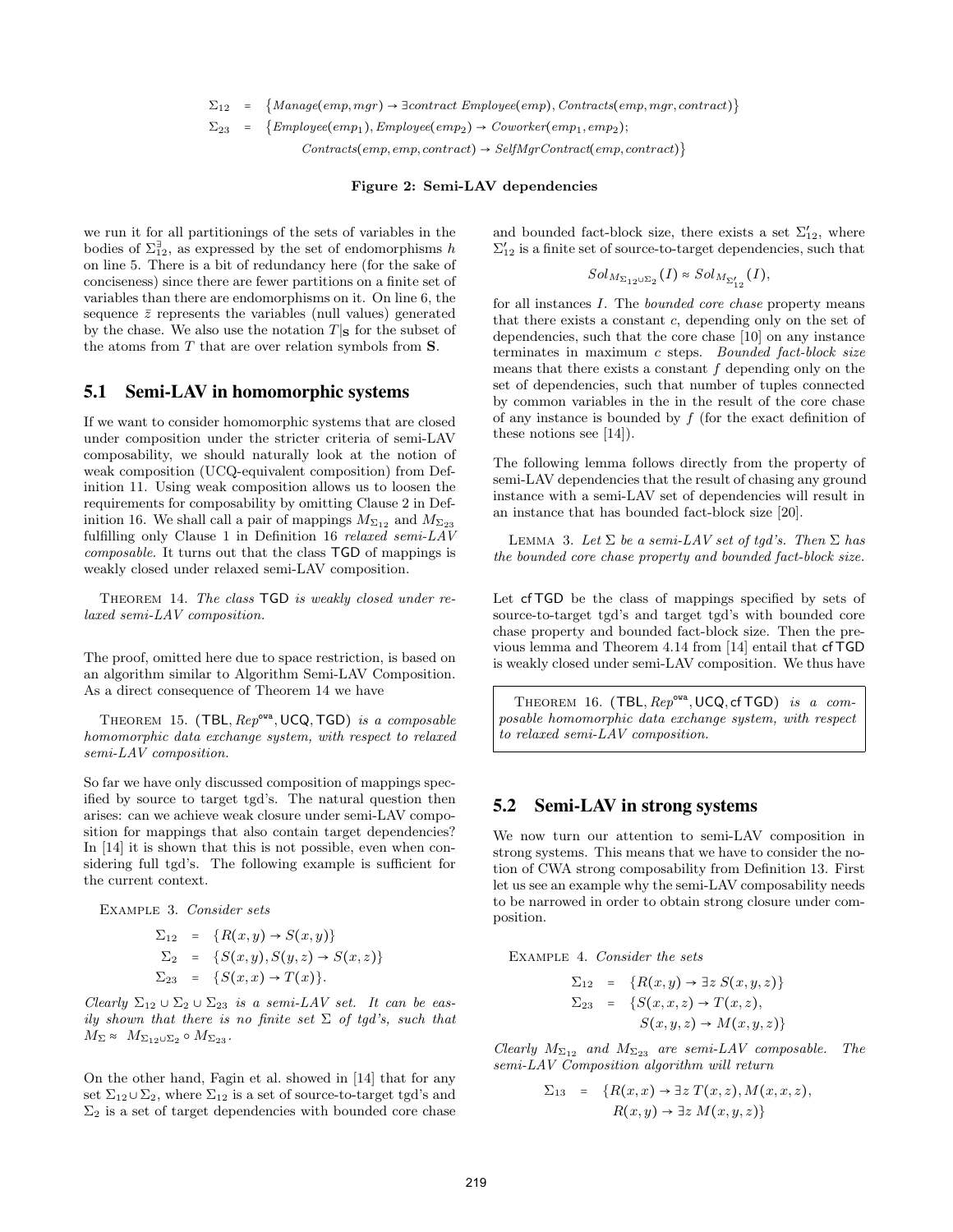Now  $M_{\Sigma_{13}} = M_{\Sigma_{12}} \circ M_{\Sigma_{23}}$ . Consider instance  $I_1 = \{R(a, a)\}$ and instance  $I_3 = \{T(a, c), M(a, a, c), M(a, a, d)\}.$  We have  $I_3 \in \Sigma_{13}(I_1)$ , but all instances  $I_2$  such that  $I_2 \in \Sigma_{12}(I_1)$ have exactly one tuple, meaning that all instances in  $\Sigma_{23}(I_2)$ have at most two tuples. Therefore  $I_3 \notin \Sigma_{23}(I_2)$ , for any  $I_2 \in \Sigma_{12}(I_1)$ . In other words,  $M_{13}^{\text{cwa}} \neq M_{12}^{\text{cwa}} \circ M_{23}^{\text{cwa}}$ . It is also easy to see that no other finite set of source-to-target tgd's can cover the previous case.

Motivated by the previous example we narrow the notion of semi-LAV composability.

DEFINITION 17. Let  $M_{\Sigma_{12}}$  and  $M_{\Sigma_{23}}$  be semi-LAV com $posable$  mappings. They are said to be restricted semi-**LAV** composable if no unsafe predicate in the body of  $\Sigma_{23}$ contains a repeated variable.

The restricted semi-LAV composition does not allow repeated variables occurring in atoms over unsafe predicates in the body. For example, the mappings  $M_{12}$ ,  $M_{23}$  from Example 4 are not restricted semi-LAV composable because the unsafe predicate  $S$  appears in the body of a dependency containing the repeated variable  $x$ .

THEOREM 17. The class TGD is strongly closed under restricted semi-LAV composition.

### This gives us

THEOREM 18.  $(COND, Rep^{cwa}, FO, TGD)$  is a strong composable data exchange system, with respect to restricted semi-LAV composition.

The algorithm for computing the strong composition of two restricted semi-LAV composable mappings differs from the Semi-LAV Composition algorithm in that it chases the tgd's that contains unsafe predicate (called unsafe tgd's) only with the identity endomorphism on the sequence of variables, and not all endomorphisms. This us due to the fact that the restricted semi-LAV composable sets do not contain any repeated variables in in body of unsafe tgd's. Using similar notation as in the previous algorithm we get the following algorithm that computes the strong composition of two restricted semi-LAV composable mappings.

Algorithm Strong Restricted Semi-LAV Composition **Input:** A compatible pair  $(\Sigma_{12}, \Sigma_{23})$  of tgd's. **Output:**  $\Sigma_{13}$ , such that  $M_{\Sigma_{13}} = M_{\Sigma_{12}} \circ M_{\Sigma_{23}}$ . 1. Let  $\Sigma_{13}^{\forall}$ , such that  $M_{\Sigma_{13}^{\forall}} = M_{\Sigma_{12}^{\forall}} \circ M_{\Sigma_{23}^{\forall}}$ . 2. Let  $S = set$  of rel. symbols in heads of  $\Sigma_{23}$ 3. Let  $\Sigma_{13}^{\exists} = \emptyset$ ; **4.** For all  $\alpha(\bar{x}) \to \exists \bar{y} \ \beta(\bar{x}, \bar{y}) \in \Sigma_{12}^{\exists}$  do **5.** Let  $\gamma(\bar{x}, \bar{z}) = Chase_{\sum_{12}^{3} \cup \sum_{23}^{3}} (\alpha(\bar{x}))|_{\mathbf{S}}$ **6.** Add tgd  $\alpha(\bar{x}) \rightarrow \exists \bar{z} \ \gamma(\bar{x}, \bar{z})$  to  $\Sigma_{13}^{\exists}$ ; 7. End For **8.** Return  $\Sigma_{13} = \Sigma_{13}^{\forall} \cup \Sigma_{13}^{\exists}$ 

The following example gives the intuition behind the algorithm.

Example 5. Consider sets

$$
\Sigma_{12} = \{R(x,x) \to \exists z \ S(x,z,z), T(x),
$$
  
\n
$$
R(x,y) \to T(x), T(y)\}
$$
  
\n
$$
\Sigma_{23} = \{S(x,y,z) \to M(x,z); T(x), T(y) \to M(x,y)\}.
$$

Clearly  $M_{\Sigma_{12}}$  and  $M_{\Sigma_{23}}$  are restricted semi-LAV composable. The algorithm will return

$$
\Sigma_{13} = \{R(x,x), R(y,z) \rightarrow M(x,y),
$$
  
\n
$$
R(x,x), R(y,z) \rightarrow M(x,z),
$$
  
\n
$$
R(x,y), R(z,z) \rightarrow M(x,z),
$$
  
\n
$$
R(x,y), R(z,z) \rightarrow M(y,z),
$$
  
\n
$$
R(x,y), R(z,v) \rightarrow M(x,z),
$$
  
\n
$$
R(x,y), R(z,v) \rightarrow M(x,v),
$$
  
\n
$$
R(x,y), R(z,v) \rightarrow M(y,z),
$$
  
\n
$$
R(x,y), R(z,v) \rightarrow M(y,v),
$$
  
\n
$$
R(x,x) \rightarrow \exists z M(x,z) \}
$$

It can easily be verified that  $M_{13}^{\text{cwa}} = M_{12}^{\text{cwa}} \circ M_{23}^{\text{cwa}}$ .

# 6. CONCLUSION

We have undertaken a systematic study of the application of representation systems to data exchange, revealing two major classes of representation systems for data exchange, namely homomorphic data exchange systems and strong data exchange systems. We have also integrated composition of mappings into the framework, and obtained a number of results concerning composable homomorphic and composable strong data exchange systems. We introduced the notion of semi-LAV composability, and showed that the class of first order tgd's is closed under this stricter notion. We showed how to integrate semi-LAV composability into homomorphic and strong composable data exchange systems. We believe that broadening the approach taken in this paper to include further operations on mappings, such as inversion [12] and recovery [6], will be a fruitful and challenging area of research. A step in this direction has already been taken by Karvounarakis and Tannen [25].

### Acknowledgements

We are grateful to the anonymous referees for detailed and constructive comments.

# 7. REFERENCES

- [1] S. Abiteboul, R. Hull, and V. Vianu. Foundations of Databases. Addison-Wesley, 1995.
- [2] S. Abiteboul, P. C. Kanellakis, and G. Grahne. On the representation and querying of sets of possible worlds. Theor. Comput. Sci., 78(1):158–187, 1991.
- [3] M. Arenas, R. Fagin, and A. Nash. Composition with target constraints. In ICDT, pages 129–142, 2010.
- [4] M. Arenas, J. Pérez, and J. L. Reutter. Data exchange beyond complete data. In PODS, pages 83–94, 2011.
- [5] M. Arenas, J. Pérez, J. L. Reutter, and C. Riveros. Composition and inversion of schema mappings. SIGMOD Record, 38(3):17–28, 2009.
- [6] M. Arenas, J. Pérez, and C. Riveros. The recovery of a schema mapping: Bringing exchanged data back. ACM Trans. Database Syst., 34(4), 2009.